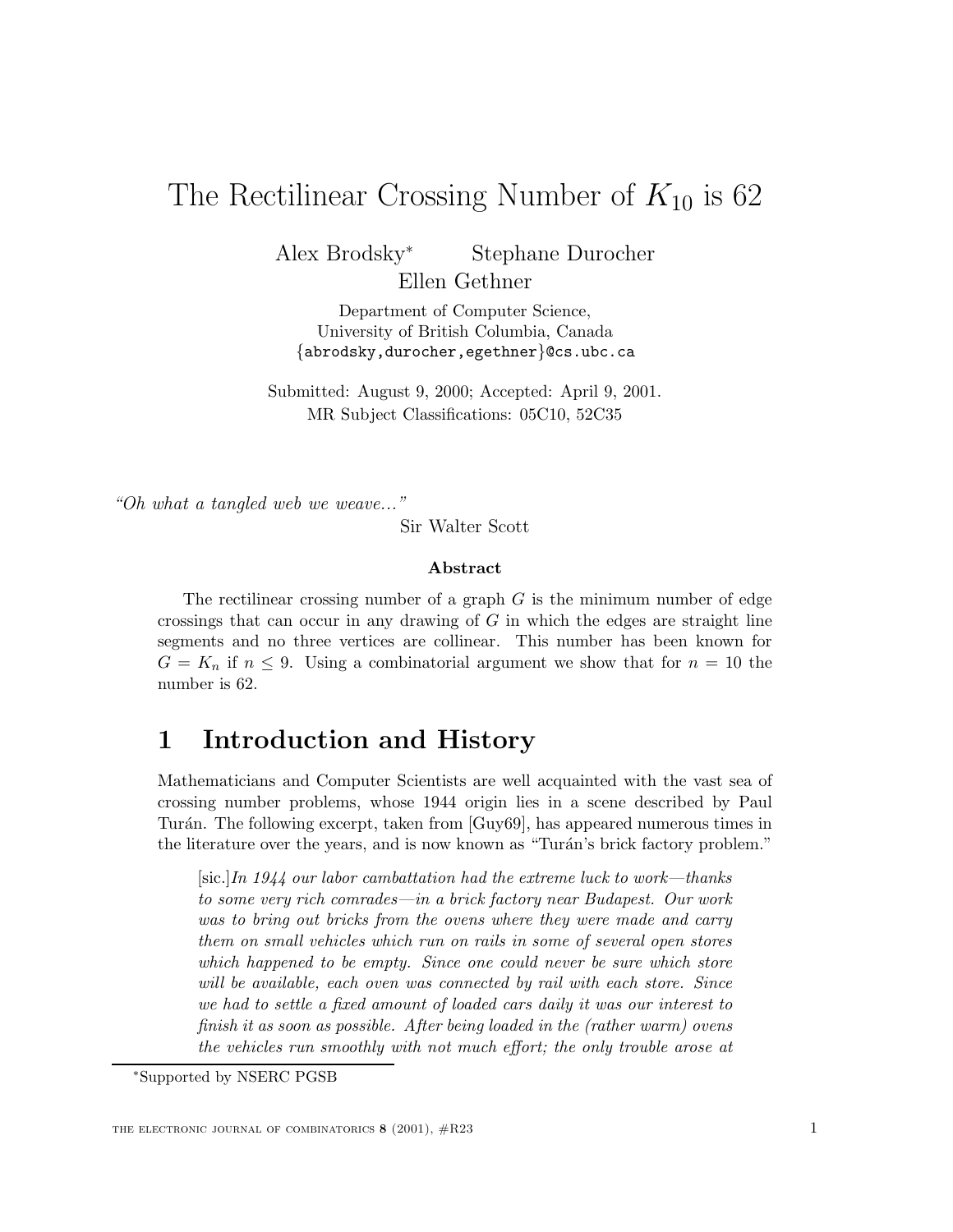*the crossing of two rails. Here the cars jumped out, the bricks fell down; a lot of extra work and loss of time arose. Having this experience a number of times it occurred to me why on earth did they build the rail system so uneconomically; minimizing the number of crossings the production could be made much more economical.*

And thus the crossing number of a graph was born. The original concept of the crossing number of the complete bipartite graph  $K_{m,n}$ , as inspired by the previous quotation, was addressed by Kővári, Sós, and Turán in [KST54]. Following suit, Guy [Guy60] initiated the hunt for the crossing number of  $K_n$ .

Precisely,

**Definition 1.1** *Let* G *be a graph drawn in the plane such that the edges of* G *are Jordan curves, no three vertices are collinear, no vertex is contained in the interior of any edge, and no three edges may intersect in a point, unless the point is a vertex. The* **crossing number of G***, denoted*  $\nu(G)$ *, is the minimum number of edge crossings attainable over all drawings of* G *in the plane. A drawing of* G *that achieves the minimum number of edges crossings is called* **optimal***.*

In this paper we are interested in drawings of graphs in the plane in which the edges are line segments.

**Definition 1.2** *Let* G *be a graph drawn in the plane with the requirement that the edges are line segments, no three vertices are collinear, and no three edges may intersect in a point, unless the point is a vertex. Such a drawing is said to be a* **rectilinear drawing of G***. The* **rectilinear crossing number of G***, denoted*  $\overline{\nu}(\mathbf{G})$ *, is the fewest number of edge crossings attainable over all rectilinear drawings of* G*. Any such a drawing is called* **optimal***.*

## **1.1 A Few General Results**

We mention a small variety of papers on crossing numbers problems for graphs drawn in the plane that merely hint at the proliferation of available (and unavailable!) results. Other important results will be highlighted in Section 6.

Garey and Johnson [GJ83] showed that the problem of determining the crossing number of an arbitrary graph is NP-complete. Leighton [Lei84] gave an application to VLSI design by demonstrating a relationship between the area required to design a chip whose circuit is given by the graph G and the rectilinear crossing number of G. Bienstock and Dean [BD93] produced an infinite family of graphs  ${G_m}$  with  $\nu(G_m) = 4$  for every m but for which  $sup_m {\{\overline{\nu}(G_m)\}} = \infty$ . Kleitman [Kle70, Kle76] completed the very difficult task of determining the exact value of  $\nu(K_{5,n})$  for any  $n \in \mathbb{Z}^+$ . Finally, a crucial method of attack for both rectilinear crossing number and crossing number problems has been that of determining the parity (i.e., whether the crossing number is even or odd). See, for example, [Har76, Kle70, Kle76, AR88, HT96].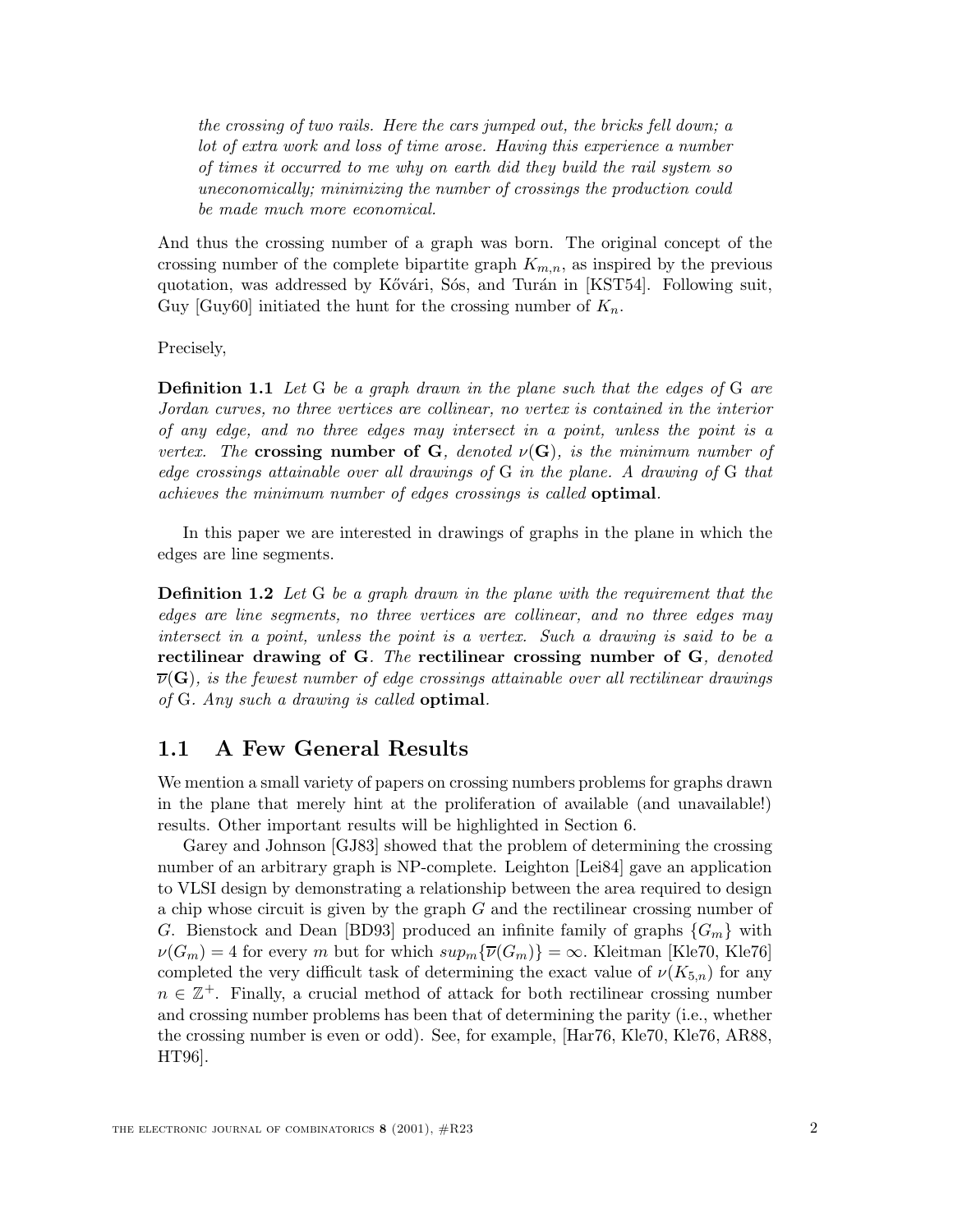Crossing number problems are inherently rich and numerous, and have captured the attention of a diverse community of researchers. For a nice exposition of current open questions as well as a plethora of references, see the recent paper of Pach and Tóth [PT00].

# **1.2** Closer to Home:  $\overline{\nu}(K_n)$

Many papers, dating back as far as 1954 [KST54], have addressed the specific problem of determining  $\nu(K_{m,n})$  and  $\nu(K_n)$ . For a nice overview see Richter and Thomassen [RT97]. For those who are tempted by some of the problems mentioned in this paper, it is imperative to read [Guy69] for corrections and retractions in the literature.

Our present interest is that of finding  $\overline{\nu}(K_n)$  whose notion was first introduced by Harary and Hill [HH63]. As promised in the abstract, the small values of  $\overline{\nu}(K_n)$ are known through  $n = 9$ , which can be found in [Guy72, WB78, Fin00] and [Slo00, sequence A014540]; see Table 1. Ultimately, the  $n = 10$  entry [Sin71, Gar86] will be the focus of this paper.

| $K_n$    | $\overline{\nu}(K_n)$ |
|----------|-----------------------|
| $K_3$    | 0                     |
| $K_4$    | 0                     |
| $K_5$    | $\mathbf 1$           |
| $K_6$    | 3                     |
| $K_7$    | 9                     |
| $K_8$    | 19                    |
| $K_9$    | 36                    |
| $K_{10}$ | 61 or 62              |
|          |                       |

Table 1:  $\overline{\nu}(K_n)$ 

The problem of determining  $\overline{\nu}(K_{10})$  and  $\overline{\nu}(K_{11})$  has been attacked computationally by Geoff Exoo [Exo01]. Recently, Aichholzer et al [AAK01] enumerated all point configurations of up to ten points; one application of the resulting database is that the rectilinear crossing number of  $K_{10}$  can be determined computationally.

Asymptotics have played an important role in deciphering some of the mysteries of  $\overline{\nu}(K_n)$ . To this end, it is well known (see for example [SW94]) that  $\lim_{n\to\infty} \frac{\overline{\nu}(K_n)}{\binom{n}{4}}$ exists and is finite; let

$$
\overline{\nu}^* = \lim_{n \to \infty} \frac{\overline{\nu}(K_n)}{\binom{n}{4}}.
$$
\n(1)

H.F. Jensen [Jen71] produced a specific rectilinear drawing of  $K_n$  for each n, which availed itself of a formula, denoted  $j(n)$ , for the exact number of edge crossings. In particular,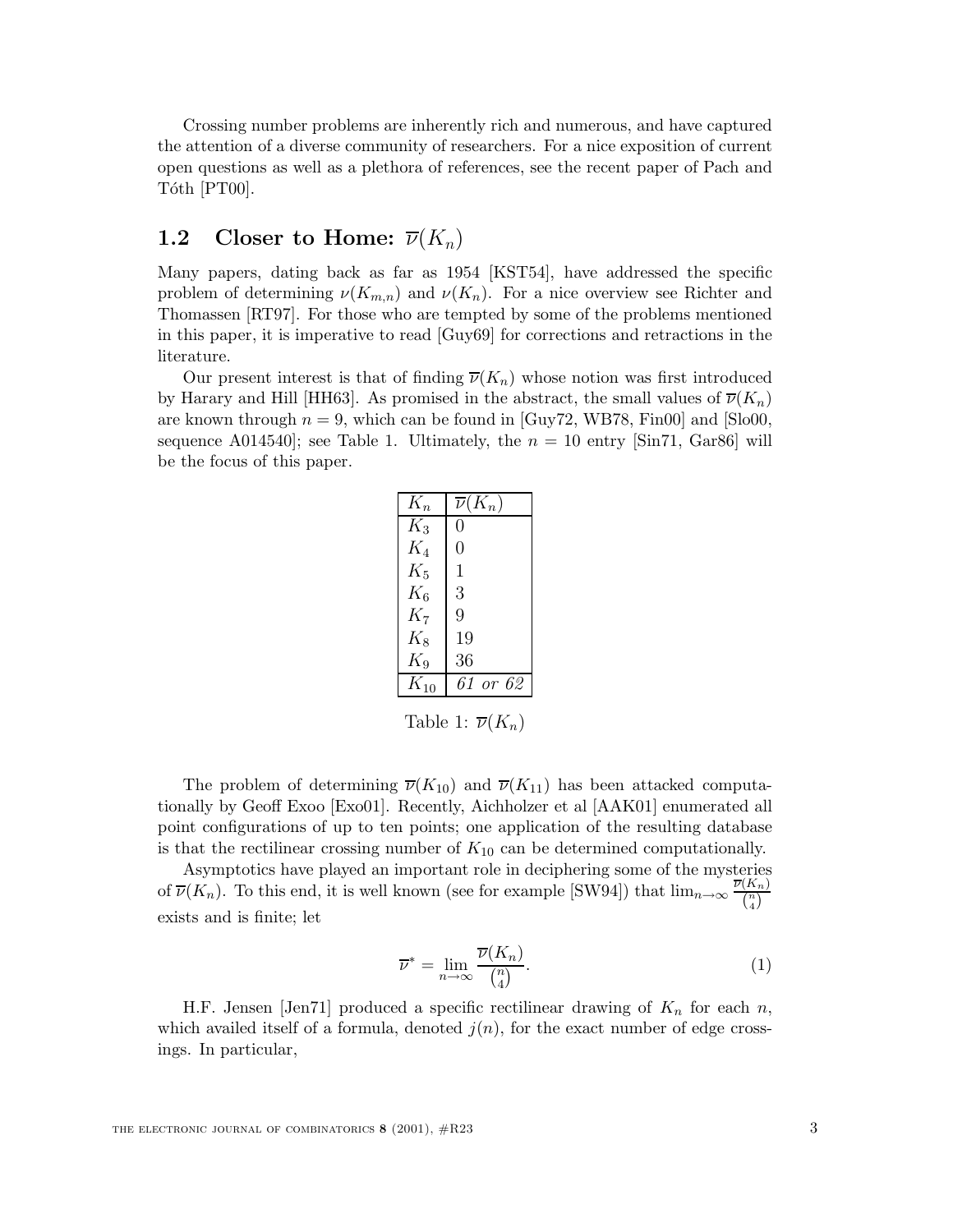$$
j(n) = \left\lfloor \frac{7n^4 - 56n^3 + 128n^2 + 48n\left\lfloor \frac{n-7}{3} \right\rfloor + 108}{432} \right\rfloor, \tag{2}
$$

from which it follows that  $\overline{\nu}(K_n) \leq j(n)$  and that  $\overline{\nu}^* \leq .38$ . Moreover, it follows from work in [Sin71] as communicated in [Wil97, BDG00] that

$$
\frac{61}{210} = .290476 \le \overline{\nu}^* \le .3846. \tag{3}
$$

In Section 4.1, for completeness of exposition we reproduce the argument in [Sin71] that  $\overline{\nu}(K_{10}) > 60$ , which is required to obtain the lower bound in equation (3).

In the recent past, Scheinerman and Wilf [SW94, Wil97, Fin00] have made an elegant connection between  $\overline{\nu}^*$  and a variation on Sylvester's four point problem. In particular, let R be any open set in the plane with finite Lebesgue measure, and let  $q(R)$  be the probability of choosing four points uniformly and independently at random in R such that all four points are on a convex hull. Finally, let  $q_* =$  $\inf_R{q(R)}$ . Then it is shown that  $q_* = \overline{\nu}^*$ .

Most recently, Brodsky, Durocher, and Gethner [BDG00] have reduced the upper bound in equation (3) to .3838. In the present paper, as a corollary to our main result, that  $\overline{\nu}(K_{10}) = 62$ , we increase the lower bound in equation (3) to approximately .30.

# **2** Outline of the proof that  $\overline{\nu}(K_{10}) = 62$

As mentioned in the abstract, the main purpose of this paper is to settle the question of whether  $\overline{\nu}(K_{10}) = 61$  or 62. Our conclusion, based on a combinatorial proof, is that  $\overline{\nu}(K_{10}) = 62$ . The following statements, which will be verified in the next sections, constitute an outline of the proof. As might be expected, given the long history of the problem and its variants, there are many details of which we must keep careful track.



Figure 1: We invite the reader to count the edge crossings in this optimal drawing of  $K_{10}$ .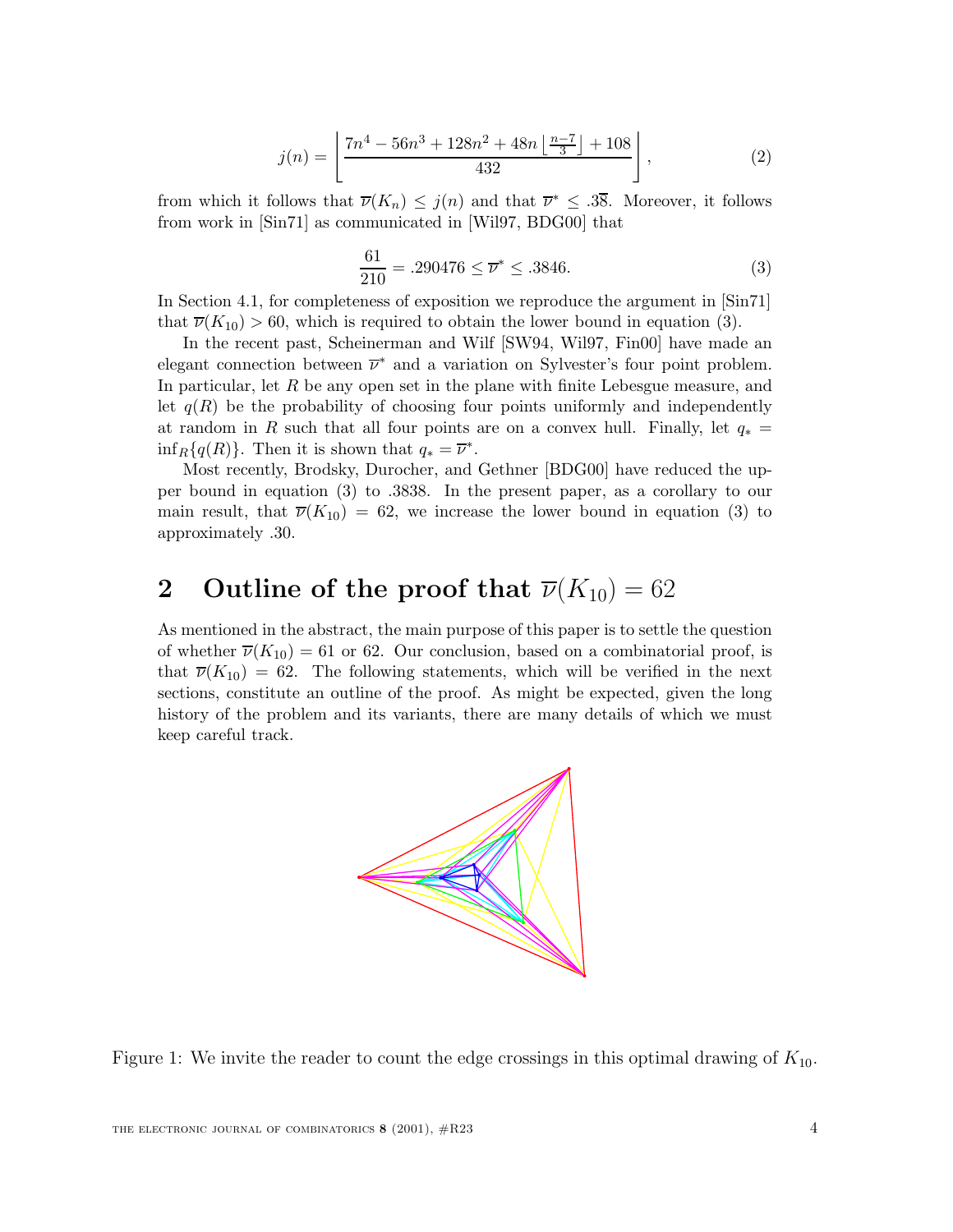1. Any optimal rectilinear drawing of  $K_9$  consists of three nested triangles: an outer, middle, and inner triangle. For purposes of both mnemonic and combinatorial considerations, we colour the vertices of the outer triangle *red*. Similarly, the vertices of the middle triangle will be coloured *green* and the vertices of the inner triangle will be coloured *blue*. For those who are accustomed to working with computers, the mnemonic is that the vertices of the outer, middle, and inner triangles correspond to *RGB*.

Continuing in this vein, each of the edges of the  $K_9$  drawing are coloured by way of the colour(s) of the two vertices on which they are incident. For example, an edge incident on a red vertex and a green vertex will naturally be coloured yellow. An edge incident on two red vertices (i.e., an edge of the outer triangle) will be coloured red, and so on. This step is done purely for purposes of visualization. For examples, see Figures 22, 23, and 24.

Combinatorially, an edge crossing has a label identified by the four (not necessarily distinct) colours of the two associated edges, wx×yz, where w,x,y,z∈  $\{r, g, b\}.$ 

- 2. A drawing of  $K_{10}$  with 61 crossings must contain a drawing of  $K_9$  with 36 crossings and must have a convex hull that is a triangle.
- 3. In any pair of nested triangles with all of the accompanying edges (i.e., a  $K_6$ ), we exploit a combinatorial invariant: the subgraph induced by a single outer vertex together with the three vertices of the inner triangle is a  $K_4$ . There are exactly two rectilinear drawings of  $K_4$ . That is, the convex hull of rectilinear drawing of  $K_4$  is either a triangle or a quadrilateral. If the former, since the drawing is rectilinear, there are no edge crossings. If the latter, there is exactly one edge crossing, namely that of the two inner diagonals.
- 4. With the above machinery in place, we enumerate the finitely many cases that naturally arise. In each case we find a lower bound for the number of edge crossings. In all cases, the result is at least 62.
- 5. Singer [Sin71] produced a rectilinear drawing of  $K_{10}$  with 62 edge crossings, which is exhibited in [Gar86, p. 142]. This together with the work in step 4 implies that  $\overline{\nu}(K_{10}) = 62$ ; see Figure 1.

The remainder of this paper is devoted to the details of the outline just given, the improvement of the lower bound in equation (3), and finally, a list of open problems and future work.

# **3 Edge Crossing Toolbox**

## **3.1 Definitions**

We assume that all drawings are in general position, i.e., no three vertices are collinear. A rectilinear drawing of a graph is decomposable into a set of convex **hulls**. The **first hull** of a drawing is the convex hull. The i**th hull** is the convex hull of the drawing of the subgraph strictly contained within the  $(i - 1)$ st hull.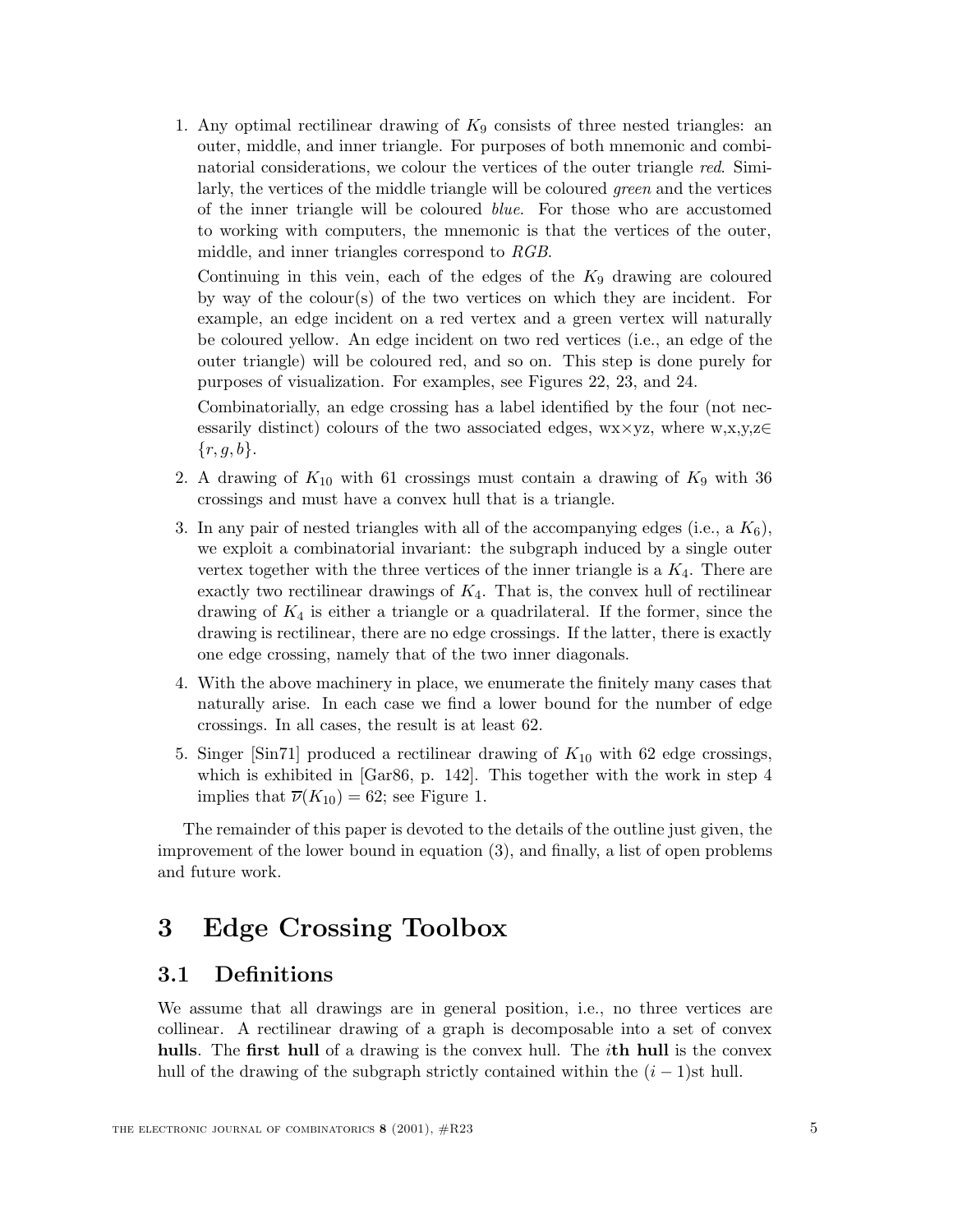

Figure 2: Convex hulls

The **responsibility** of a vertex in a rectilinear drawing, defined in [Guy72], is the total number of crossings on all edges incident on the vertex.

<sup>A</sup> **polygon of size** k is a rectilinear drawing of a non-crossing cycle on k vertices. A polygon is **contained** within another polygon if all the vertices of the former are strictly contained within the boundaries of the latter; the former is termed the **inner** polygon and the latter, the **outer** polygon. We say that n polygons are **nested** if the  $(i + 1)$ st polygon is contained within the *i*th polygon for all  $1 \leq i \leq n$ . A triangle is a polygon of size three and every hull is a convex polygon.



Figure 3: Nested hulls

A rectilinear drawing of  $K_n$  is called a **nested triangle drawing** if any pair of hulls of the drawing are nested triangles.

Two polygons are **concentric** if one polygon contains the other polygon and any edge between the two polygons intersects neither the inner nor the outer polygon. Given two nested polygons, if the inner polygon is not a triangle then the two polygons a priori cannot be concentric. A crossing of two edges is called a **nonconcentric crossing** if one of its edges is on the inner hull and the other has endpoints on the inner and outer hulls.



Figure 4: Examples of concentric and non-concentric hulls

We know that the first hull of an optimal rectilinear drawing of  $K_9$  must be a triangle [Guy72]. Furthermore, in Subsection 4.2 we will reproduce a theorem from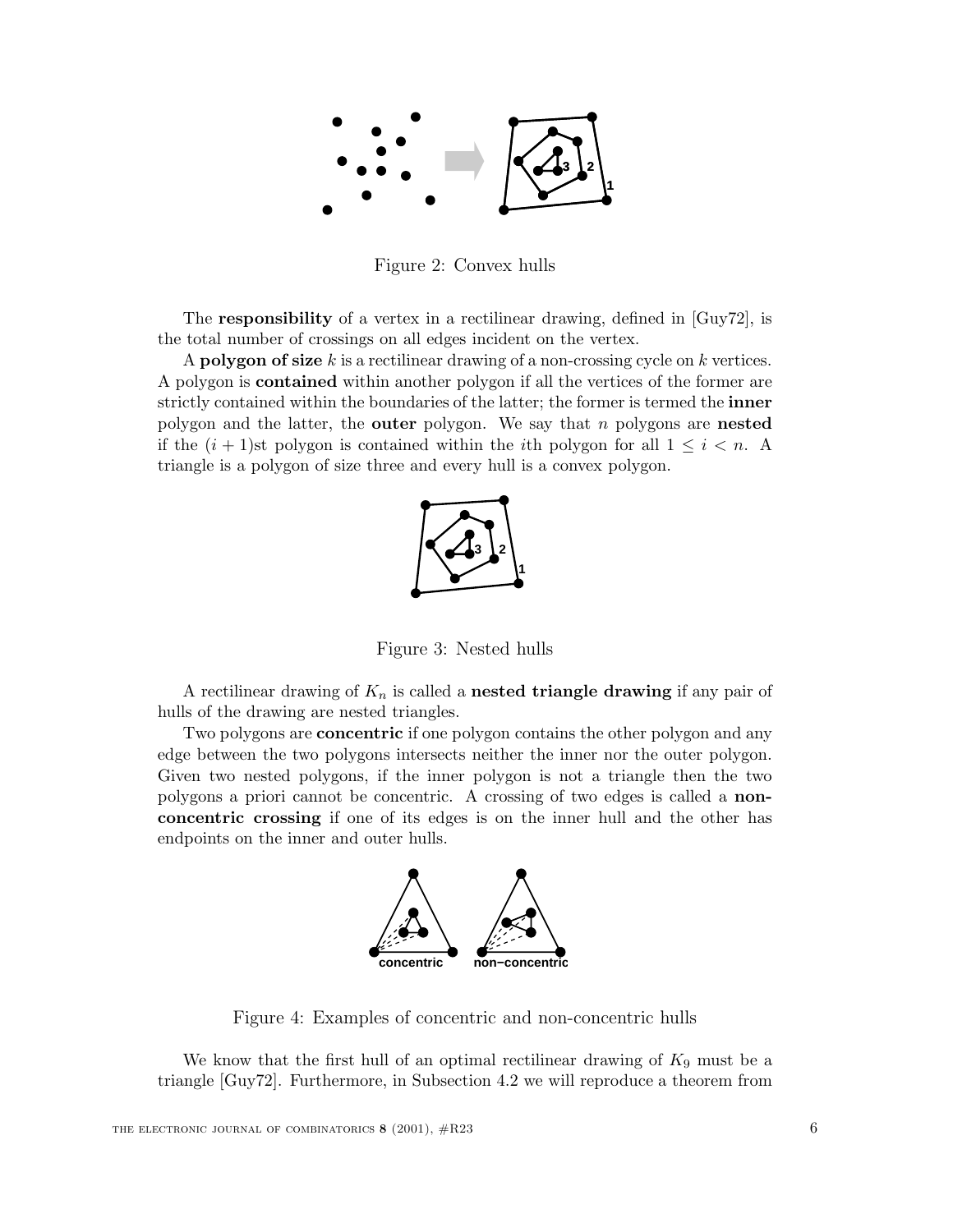[Sin71], that the outer two hulls of a rectilinear drawing of  $K_9$  must be triangles.

For clarity, we colour the outer triangle red, the second triangle green, and the inner triangle blue. The vertices of a triangle take on the same colour as the triangle, and an edge between two vertices is labeled by a colour pair, e.g., red-blue (rb). A crossing of two edges is labeled by the colours of the comprising edges, e.g., redblue×red-green (rb×rg). A crossing is called **2-coloured** if only two colours are involved in the crossing. This occurs when both edges are incident on the same two triangles, e.g., rg×rg, or when one of the edges belongs to the triangle that the other edge is incident on, e.g., rg×gg. A **3-coloured** crossing is one where the two edges that are involved are incident on three different triangles, e.g.,  $r\bar{b}\times r\bar{g}$ . **4-coloured** crossing is defined similarly.



Figure 5: Colourings of hulls and crossings

Crossings may be referred to by their full colour specification, the colours of an edge comprising the crossing, or the colour of a vertex comprising the crossing. For example, an  $r^2$  example, or example, so respectively specified by the four colours, two per edge; the crossing is also a red-blue crossing and a red-green crossing because one of the edges is coloured red-blue and the other is coloured red-green. Since the edges of the crossing are incident on the red, green and blue vertices, the crossing may also be called red, green or blue; a rg $\times$ rg crossing is neither red-blue nor blue.

## **3.2 Configurations**

Given a nested triangle drawing of  $K_6$ , a **kite** is a set of three edges radiating from a single vertex of the outer triangle to each of the vertices of the inner triangle. A kite comprises four vertices: the origin vertex, labeled  $o$ , from which the kite originates, and three internal vertices. The internal vertices are labeled in a clockwise order, with respect to the origin vertex, by the labels left  $(l)$ , middle  $(m)$ , and right  $(r)$ ; the angle  $\langle \text{lor must be acute.}$  The kite also has three edges, two outer edges,  $(o, l)$ and  $(o, r)$ , and the inner edge  $(o, m)$ . The origin vertex corresponds to the vertex on the outer triangle and the middle vertex is located within the sector defined by  $\langle$ lor; see Figure 6. A kite is called **concave** if m is contained within the triangle  $\Delta l \text{or}$ , see Figure 6, and is called **convex** if m is not contained in the triangle  $\Delta l \text{or}$ , see Figure 7. We shall denote a convex kite by V and a concave kite by C. A vertex is said to be inside a kite if it is within the convex hull of that kite, otherwise the vertex is said to be outside the kite.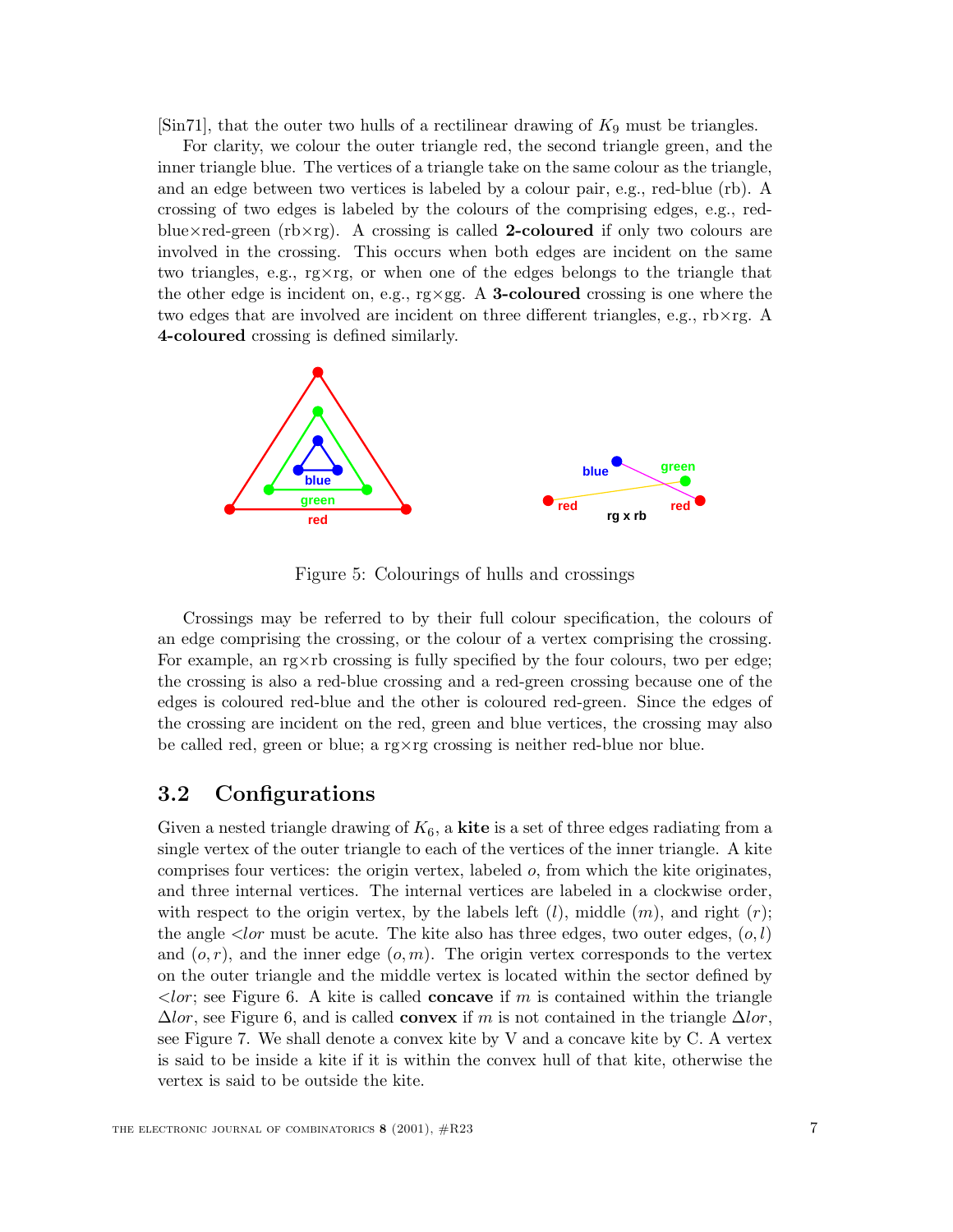



Figure 6: CCC

Figure 7: VVV

A **configuration** of kites is a set of three kites in a nested triangle drawing of  $K<sub>6</sub>$ . Each kite originates from a different vertex of the outer triangle and is incident on the same inner triangle. There are four different configurations: CCC, CCV, CVV, and VVV, corresponding to the number of concave and convex kites in the drawing.

A configuration determines how many non-concentric crossings there are, i.e., the number of edges intersecting the inner triangle; CCC has zero, CCV has one, CVV has two, and VVV has three non-concentric edge crossings. A **sub-configuration** corresponds to the number of distinct middle vertices of concave kites; this can vary depending on whether the concave kites share the middle vertex.



Figure 8: CVV



**Remark 3.1** *A CCV configuration is the only one that has more than one subconfiguration. A VVV configuration has no concave kites, a CVV configuration has only one concave kite, and in a CCC configuration no two kites share a middle vertex.*

In configuration CCC, Figure 6, there are three distinct middle vertices of concave kites, and in configuration VVV, Figure 7, there are zero because there are no concave kites. Configuration CVV, Figure 8, has only one middle vertex that belongs to a concave kite because it has only one concave kite.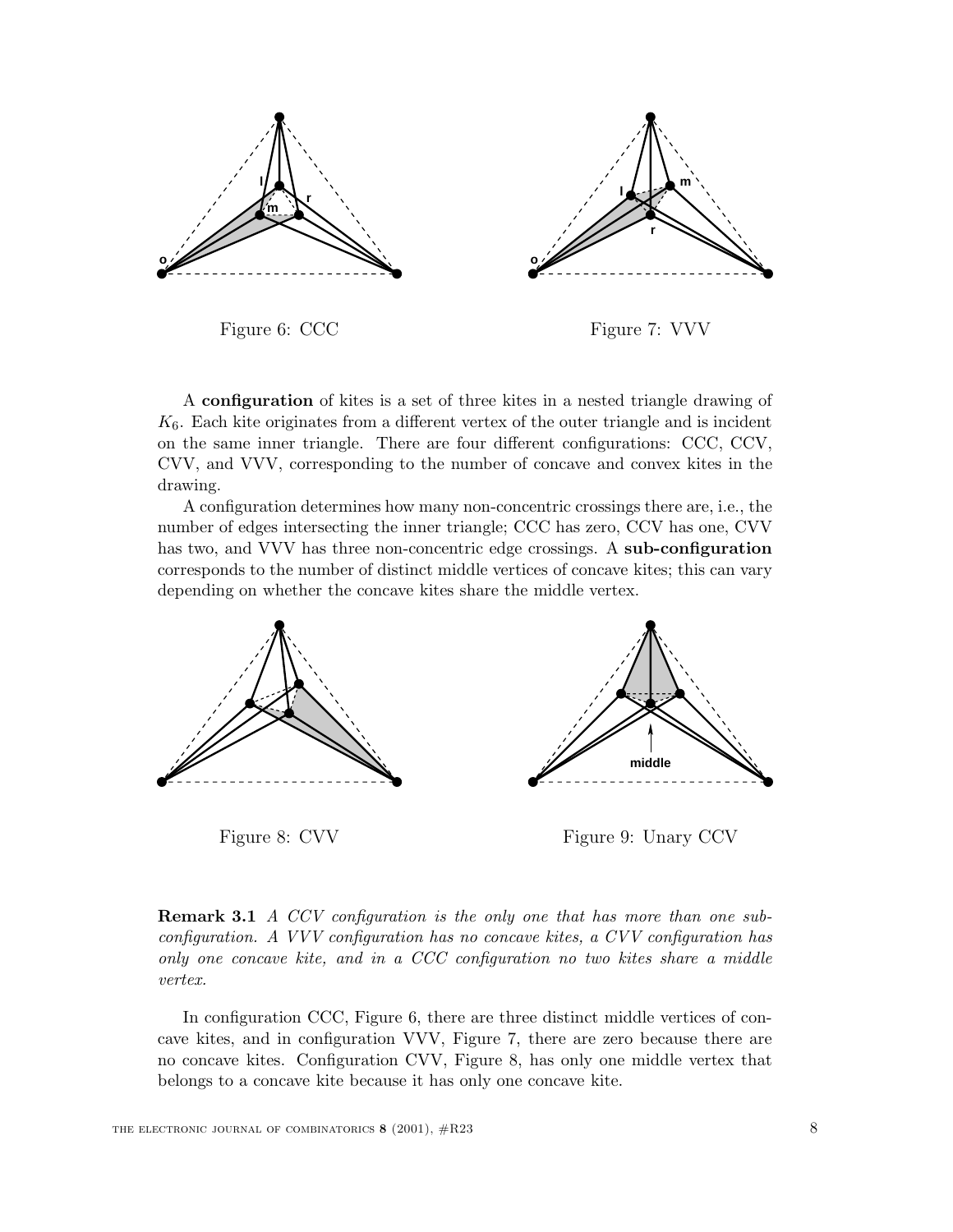The configuration CCV has two sub-configurations; the first, termed **unary**, has one middle vertex that is shared by both concave kites; see Figure 9. The second, termed **binary**, has two distinct middle vertices belonging to each of the concave kites; see Figure 10.



Figure 10: Binary CCV

**Theorem 3.2** *A nested triangle drawing of*  $K_6$  *belongs to one of the four configurations: CCC, CCV, CVV or VVV.*

**Proof:** According to  $[Ros0]$  there are exactly two different rectilinear drawings of  $K_4$ , of which the convex hull is either a triangle or a quadrilateral. The former has no crossings and corresponds to the concave kite. The latter has one crossing and corresponds to the convex kite.

Since the drawing is comprised of nested triangles, a kite originates at each of the three outer vertices. Since no three vertices are collinear, each of the kites is either convex or concave. The drawing can have, zero (CCC), one (CCV), two (CVV), or three (VVV) convex kites, with the rest being concave.  $\blacksquare$ 

**Lemma 3.3** *If* m *is a middle vertex of a concave kite in a nested triangle drawing of*  $K_6$ , then m *is contained within a quadrilateral composed of kite edges.* 

**Proof:** Let  $\kappa$  be a concave kite in a nested triangle drawing with the standard vertex labels o, l, m, and r (see Figure 11). Since  $\kappa$  is concave, the middle vertex m is within the triangle  $\Delta l \text{or}$ . The vertices l and r determine a line that defines a half-plane p that does not contain  $\kappa$ . Since the vertices l, m, and r comprise the inner triangle of the drawing and must be contained within the outer triangle, there must be an outer triangle vertex located in the half-plane  $p$ . Denote this vertex by o' and note that a kite originates from it; hence, there are kite edges  $(o', l)$  and  $(o', r)$ . Thus, m is contained within the quadrilatoral  $(o, l, o', r)$ .  $(o', r)$ . Thus, m is contained within the quadrilateral  $(o, l, o', r)$ .

**Corollary 3.4** *If* m *is a middle vertex of a concave kite in a nested triangle drawing of* <sup>K</sup><sup>6</sup> *and an edge* (v,m)*, originating outside the drawing, is incident on* <sup>m</sup>*, then the edge* (v,m) *must cross one of the kite edges.*

**Remark 3.5 (Containment Argument)** *Lemma 3.3 uses what will henceforth be referred to as the containment argument. Consider two vertices contained in a polygon. These vertices define a line that bisects the plane. In order for these*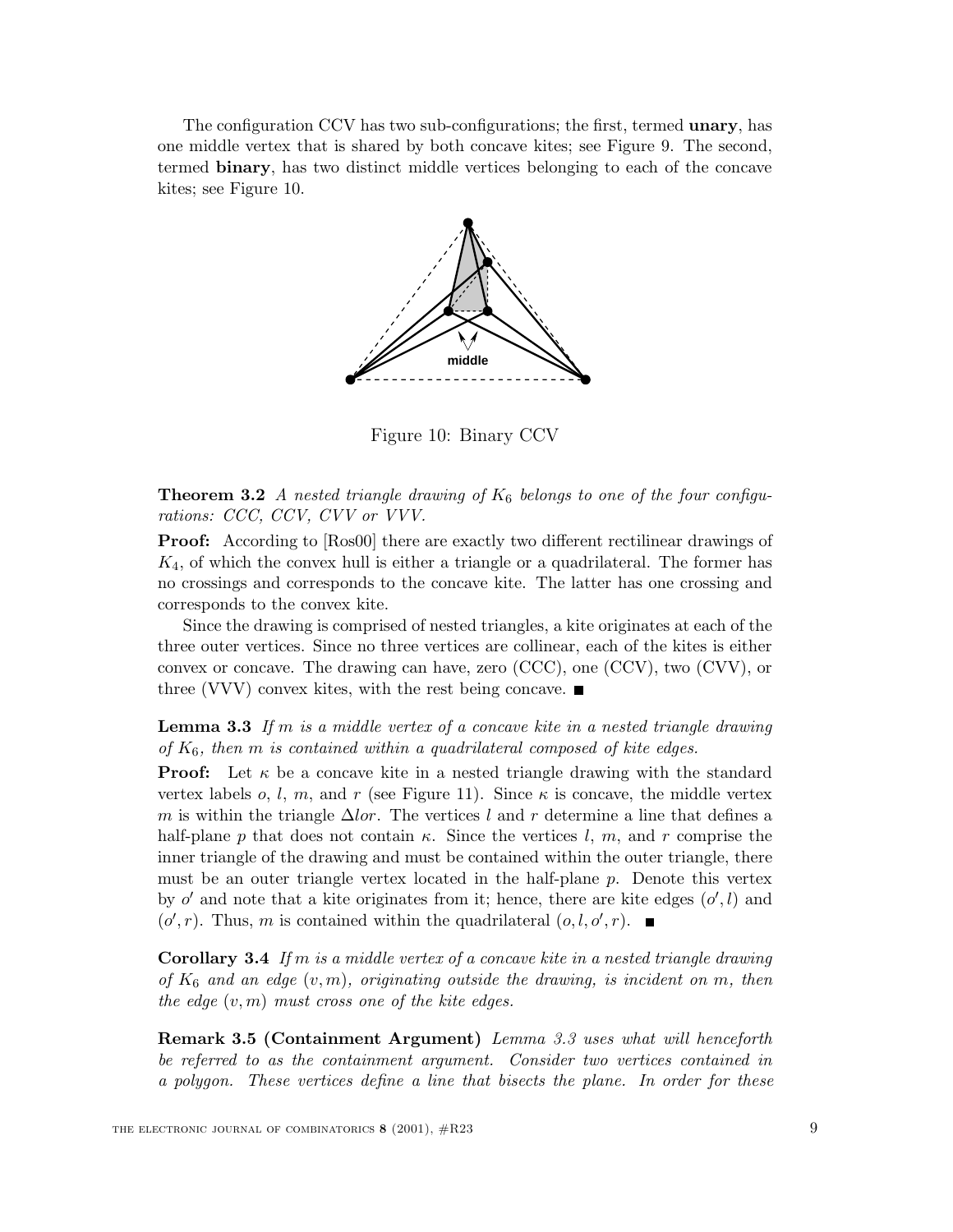

Figure 11: Vertex m is contained within  $(l, o, r)$ 

*vertices to be contained within the polygon, the two half-planes must each contain at least one vertex of the polygon. Similarly, if a vertex is contained inside two nested polygons and has edges incident on all vertices of the outer polygon, then at least two distinct edges of the inner polygon must be crossed by edges incident on the contained vertex.*

**Lemma 3.6 (Barrier Lemma)** Let  $o_1$ ,  $o_2$ , and  $o_3$  be the outer vertices of a nested *triangle drawing of* <sup>K</sup>6*, let* w *be an inner vertex of the drawing, and let* u *and* v *be two additional vertices located outside the outer triangle of the drawing (see Figure 12). If the edge*  $(u, w)$  *crosses*  $(o_1, o_2)$  *and the edge*  $(v, w)$  *crosses*  $(o_2, o_3)$ *, then the total number of kite edge crossings contributed by* (u, w) *and* (v, w) *is at least two.*

**Proof:** If both edges  $(u, w)$  and  $(v, w)$  each cross at least one kite edge, then we are



Figure 12: Nested triangle  $K_6$ 

Figure 13: Paths from  $o_1$  to  $o_2$ 

done. Without loss of generality, assume that  $(u, w)$  does not cross any kite edges. Let  $w_1$  and  $w_2$  be the other two inner vertices, and consider the path  $(o_1, w_1, o_2)$ (see Figure 13). Since edge  $(u, w)$  does not intersect the path,  $(o_1, w_1, o_2)$  creates a barrier on the other side of path  $(o_1, w, o_2)$ . The same argument with edge  $(u, w)$ applies to path  $(o_1, w_2, o_2)$ , hence two barriers are present, forcing two crossings.

To deal with the unary CCV configuration, see Figures 9 and 14, we need to say something about the orientation of the kites. In a unary CCV configuration, the labels of the internal vertices of the two concave kites must match; given a label, left, middle, or right, and a vertex, it is impossible to distinguish one concave kite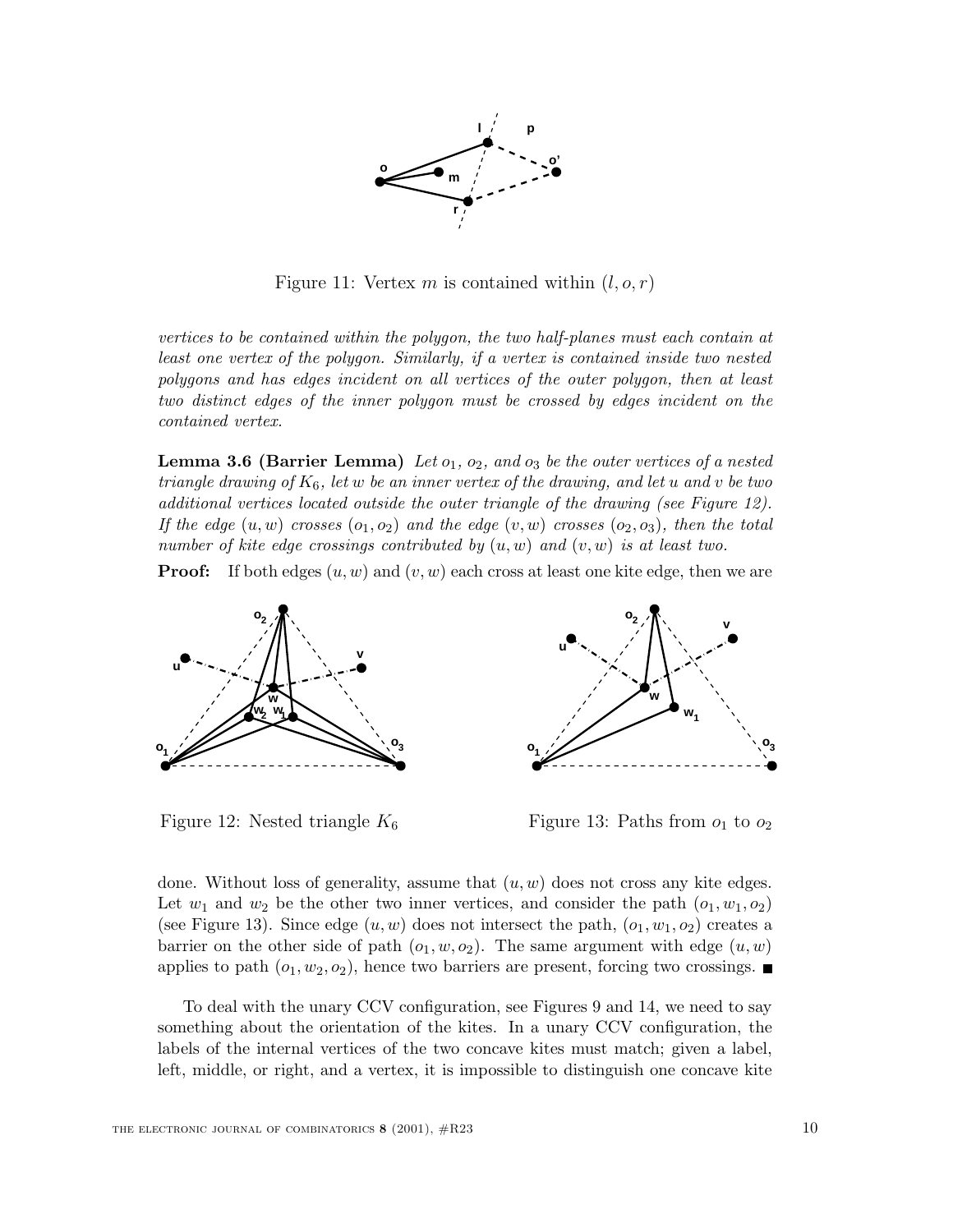

Figure 14: Inside the unary CCV

from the other. For example, the left vertex of one concave kite is also the left vertex of the other concave kite.

**Lemma 3.7** *If a nested triangle drawing of*  $K_6$  *is in a unary CCV configuration, then all three internal vertices of the two concave kites share the same labels.*

**Proof:** Since the two concave kites share the same middle vertex, there are two possible cases. Either the labels of the internal vertices match, in which case we are done. Otherwise, the left and right labels are interchanged. By way of contradiction, assume that they are interchanged; this implies that the kites are disjoint, i.e. do not overlap. Consequently, they cannot share the middle vertex that is inside both of the kites; this is contradiction.  $\blacksquare$ 

Lemma 3.7 implies that both concave kites are in the half-plane defined by their left and right vertices, which contains the shared middle vertex. Moreover, by the containment argument (Remark 3.5), the convex kite must be in the other halfplane. Furthermore, no two kites in a CCC configuration share a middle vertex.

Just like the Barrier Lemma, the Kite Lemma, CCC Lemma, and  $K_5$  Principle Lemma, are general lemmas that are used to derive properties of specific drawings.

**Lemma 3.8 (Kite Lemma)** Let  $\kappa_1 = (o_1, l, m, r)$  and  $\kappa_2 = (o_2, l, m, r)$  be two *concave kites such that they share the same internal vertices, the internal vertices are labeled identically, and kite*  $\kappa_2$  *does not contain vertex*  $o_1$  *within it (see Figure 15).* Let A be the intersection of the sectors give by  $\langle \log n \rangle$  and  $\langle \log n \rangle$  is a vertex *located in region* A *and is noncollinear with any other pair vertices, then the edge*  $(o_1, p)$  *must cross edge*  $(o_2, l)$  *or edge*  $(o_2, r)$ *.* 

**Proof:** Either vertex  $o_2$  is contained in kite  $\kappa_1$  or not. If  $o_2$  is inside  $\kappa_1$ , then, because kite  $\kappa_2$  is concave, a barrier path  $(l, o_2, r)$  is created between vertex  $o_1$  and vertex p. Hence, edge  $(o_1, p)$  must cross the path  $(l, o_2, r)$ , intersecting one of the path's two edges.

If vertex  $o_2$  is not contained in kite  $\kappa_1$ , then assume, that vertex  $o_2$  is on the left side of kite  $\kappa_1$  (clockwise with respect to  $o_1$ ). The edge  $(o_2, r)$  defines a half-plane that separates vertex  $p$  from vertex  $o_1$ . Furthermore, the segment defining the halfplane located within the sector  $\langle \log r \rangle$  corresponds to part of the edge  $(o_2, r)$ . Since the edge  $(o_1, p)$  must be within the sector  $\langle lo_1r \rangle$ , it must cross edge  $(o_2, r)$ .

If vertex  $o_2$  is on the right, by a similar argument, the edge  $(o_1, p)$  will cross edge  $(o_2, l)$ .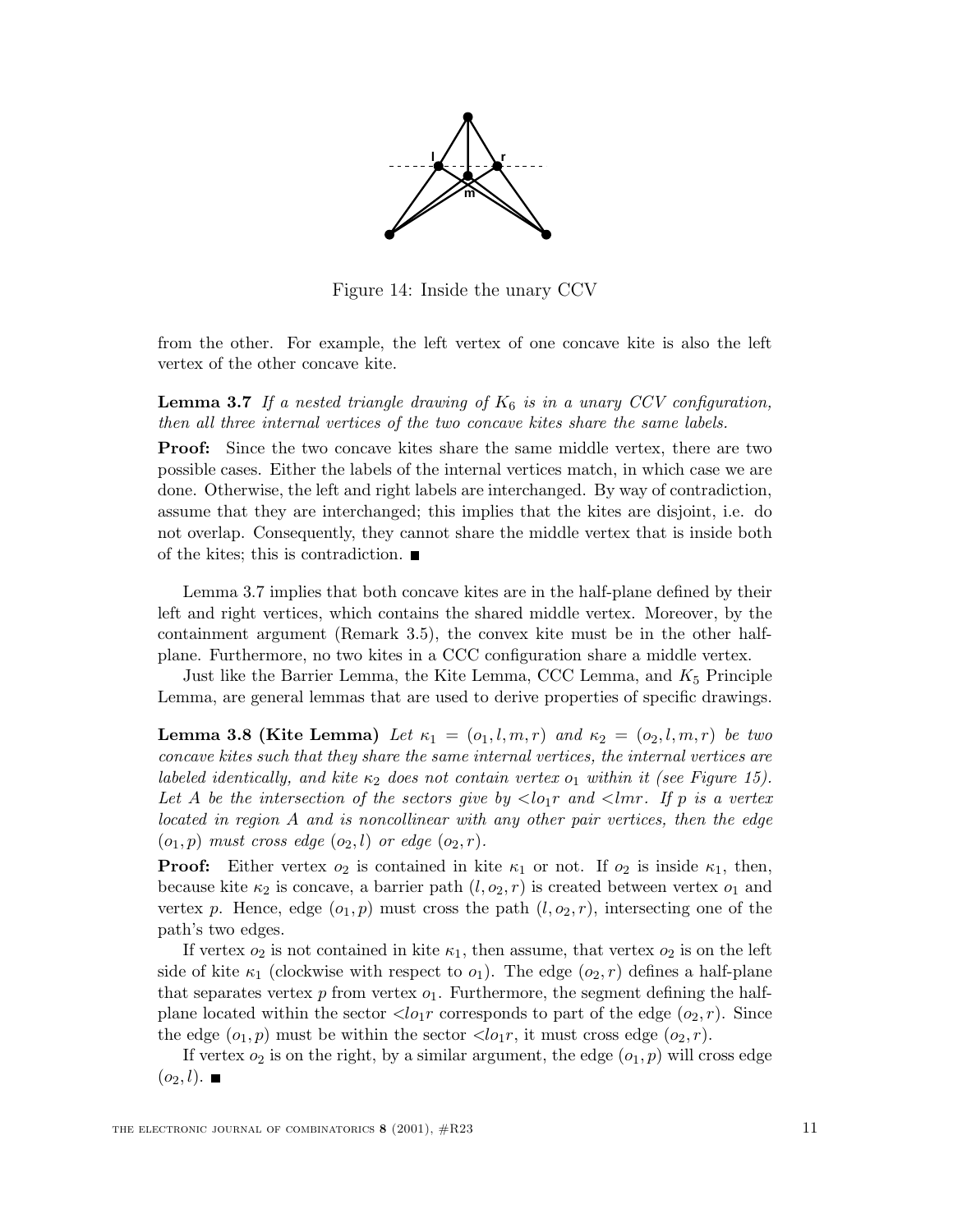

Figure 15: Intersection of two kites



Figure 16: Edge  $(o_1, p)$  must cross edge  $(o_2, r)$ .

**Lemma 3.9 (CCC Lemma)** *Given three kites in a CCC configuration (see Figure 17), denote the internal vertices*  $i_1$ *,*  $i_2$ *,*  $i_3$ *, and outer vertices*  $o_1$ *,*  $o_2$ *,*  $o_3$  *such that the middle vertex of a kite originating at*  $o_j$  *is*  $i_j$ *. Let* A *be the region defined by the intersection of sectors*  $\langle i_1o_2i_3, \langle i_2o_3i_1, \rangle$  and  $\langle i_3o_1i_2 \rangle$ . Let vertex u not be contained *in any kite, let vertex* v *be located in region* A*, and assume that no three vertices are collinear. The edge*  $(u, v)$  *must cross at least two kite edges.*<br>**Proof:** Using the kite edges we construct two polygons  $(a, v)$ 

Using the kite edges we construct two polygons  $(o_3, i_2, o_1, i_1, o_3)$  and  $(o_2, i_3, o_1, i_1, o_2)$  (see Figure 18). Since both polygons contain region A and since the only shared edge, is a middle edge, edge  $(u, v)$  must cross into both polygons, contributing at least one kite edge crossing from each.

**Lemma 3.10 (** $K_5$  **<b>Principle)** *Let a drawing of*  $K_n$  *have a triangular convex hull with the hull coloured red and*  $n − 3$  *vertices contained within it coloured green. The drawing has exactly*  $\binom{n-3}{2}$  *rg*×*rg edge crossings.* 

**Proof:** Select a pair of green vertices and remove all other green vertices from the drawing (see Figure 19). This forms a  $K_5$  with exactly one rg $\times$ rg edge crossing that is uniquely identified by the two green vertices. Since there are  $\binom{n-3}{2}$  pairs of green vertices, there must be  $\binom{n-3}{2}$  rg×rg edge crossings.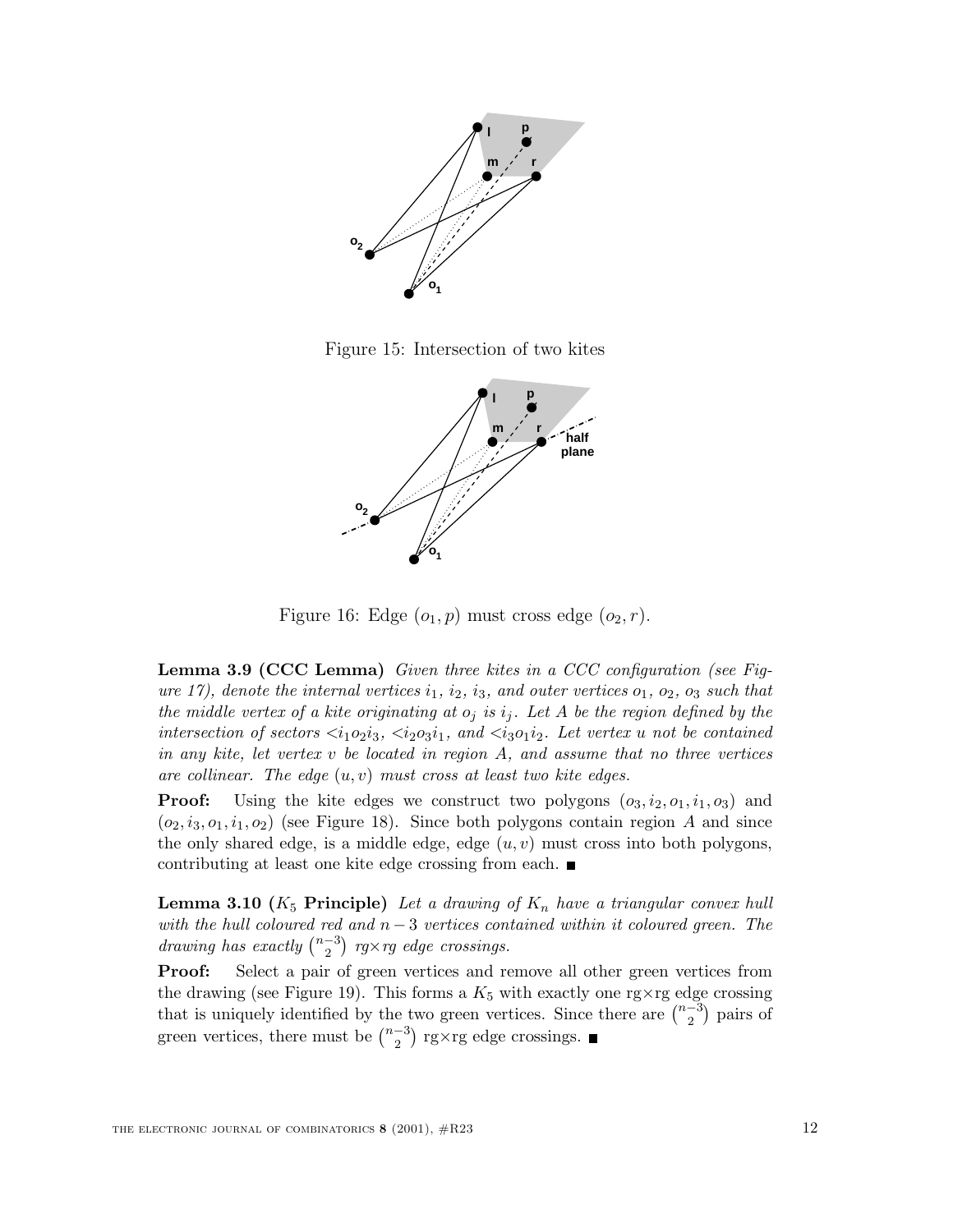

Figure 17: Responsibility of the edge  $(u, v)$ 



Figure 18: Two polygons containing region A.



Figure 19:  $K_5$  principle

# **4 The Proof**

Using configurations to abstract the vertex positions in drawings we are now ready to combinatorially compute  $\overline{\nu}(K_9)$  and  $\overline{\nu}(K_{10})$ . We first reproduce the results from [Sin71] and [Guy72] proving that  $\overline{\nu}(K_9) = 36$  and use these results to show that  $\overline{\nu}(K_{10}) = 62.$ 

The argument is as follows:

- 1. Since  $\overline{\nu}(K_{10}) \geq 61$ , assume  $\overline{\nu}(K_{10}) = 61$ .
- 2. If  $\overline{\nu}(K_{10}) = 61$  then the convex hull of an optimal of  $K_{10}$  must be a triangle.
- 3. If the convex hull of a drawing of  $K_{10}$  is triangular then that drawing has 62 or more crossings, contradiction.
- 4. Therefore,  $\overline{\nu}(K_{10}) \geq 62$

## **4.1 The Rectilinear Crossing Number of** K<sup>9</sup>

We know from [Sin71] and [Guy72] that the convex hull of an optimal rectilinear drawing of  $K_9$  must be a triangle. By a counting argument in [Sin71], the drawing must be composed of three nested triangles, which we colour red, green, and blue.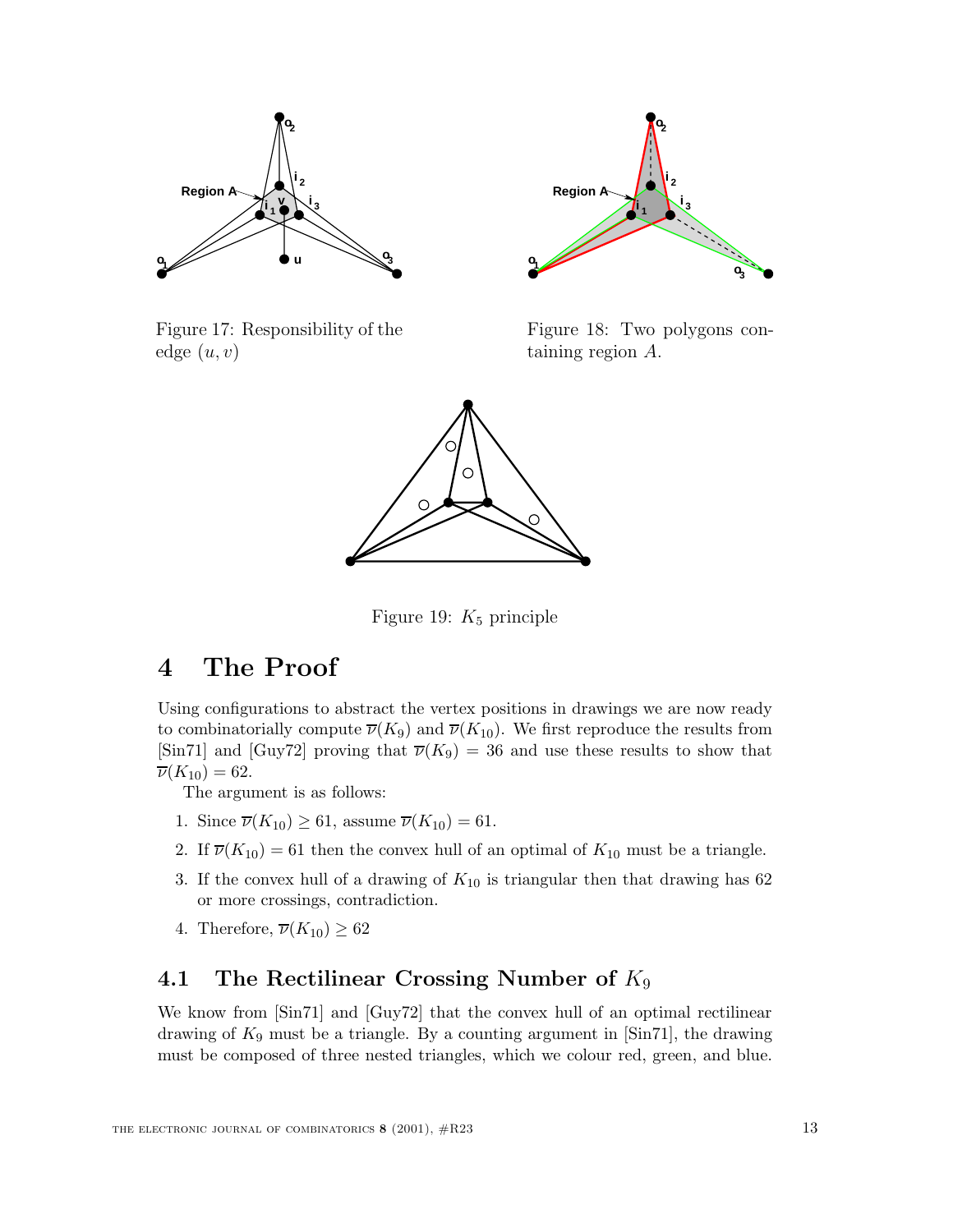Furthermore, the same paper argues that the red and green triangles are pairwise concentric. We derive these results for completeness.

As mentioned in the introduction, the rectilinear crossing numbers of  $K_6$  and  $K_9$  are 3 and 36 respectively (see Table 1); we make use of these facts throughout the following proofs. We first reproduce a result from [Sin71] that states that an optimal rectilinear drawing of  $K_9$  must comprise of three nested triangles.

### **Lemma 4.1 (Singer, [Sin71])** *An optimal rectilinear drawing of*  $K_9$  *consists of three nested triangles.*

**Proof:** That the convex hull of an optimal rectilinear drawing of  $K_9$  is a triangle has been shown in [Guy72] and [Sin71]. Using a counting technique similar to [Sin71], consider a drawing composed of a red triangle that contains a green convex quadrilateral that contains two blue vertices. By the  $K_5$  principle there are  $\binom{4}{2} = 6$  rg×rg<br>crossings. At least two rg×gg crossings are present because a convex quadrilateral crossings. At least two rg×gg crossings are present because a convex quadrilateral cannot be concentric with a triangle. Selecting one green and one blue vertex at a time and applying the  $K_5$  principle yields,  $4 \cdot 2 = 8$  rb×rg crossings. Six rb×gg crossings are due to the red-blue edges entering the green quadrilateral. Applying the  $K_5$  principle to the blue vertices yields one rb×rb crossing. There are  $2+4=6$  $g$ b×gb and  $g$ b×gg crossings; the green quadrilateral is initially partitioned into four parts by one gg×gg crossing, adding the first blue vertex creates two gb×gg and adding the second vertex creates two more  $gb \times gg$  crossings and two  $gb \times gb$  crossings. This totals 30 crossings. An additional eight  $rb \times gb$  and  $rb \times gg$  crossings occur inside the green quadrilateral, four per blue vertex, totaling 38 crossings, which is greater than the optimal 36 (see Table 2).

| Crossing                               | Count          |
|----------------------------------------|----------------|
| $rg\times rg$                          | 6              |
| $rg \times gg$                         | $\overline{2}$ |
| $rb \times rg$                         | 8              |
| $rb \times gg$                         | 6              |
| rb×rb                                  | $\mathbf{1}$   |
| $gg \times gg$                         | 1              |
| $gb \times gg$                         | 4              |
| $gb \times gb$                         | $\overline{2}$ |
| $\text{rb} \times \text{gb}/\text{gg}$ | 8              |
| Total                                  | 38             |

Table 2: Crossing contributions

By a similar argument any drawing whose second hull is not a triangle will also be non-optimal; see Appendix A.

Lemmas 4.2, 4.3, 4.4, 4.5, and 4.6, count the number of different crossings in an optimal drawing of  $K_9$ , making use of the nested triangle property of Lemma 4.1.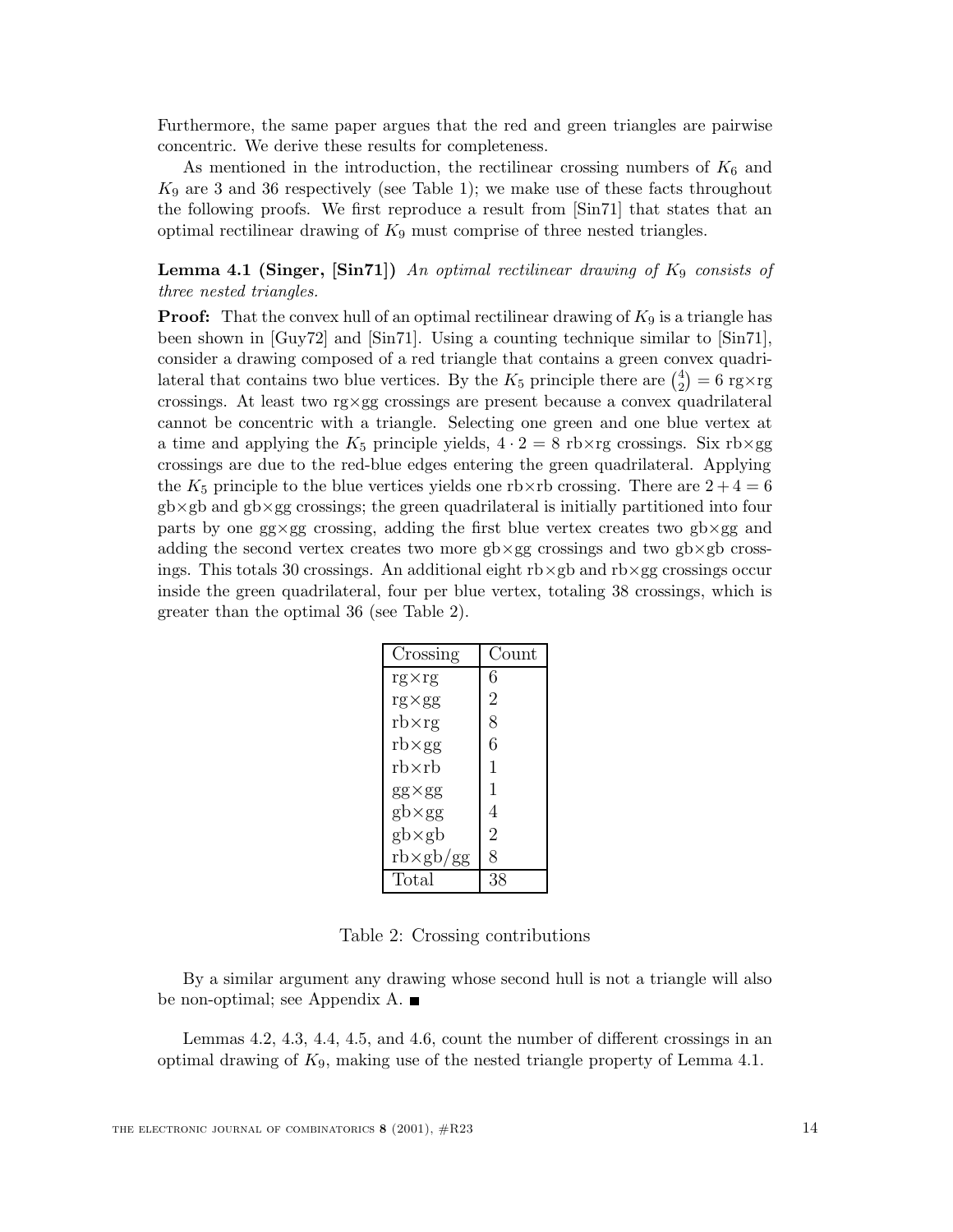**Lemma 4.2** *A rectilinear drawing of*  $K_9$  *comprising of nested triangles has a minimum of three 2-coloured crossings of red-green, red-blue, and green-blue.*

**Proof:** Select two of the three red, green, and blue triangles. These two triangles form a nested triangle drawing of  $K_6$  with three 2-colour crossings. Hence, there are three 2-colour edges of each type.

**Lemma 4.3** *A rectilinear drawing of*  $K_6$  *comprising of nested non-concentric triangles has more than three crossings.*

**Proof:** Let the outer triangle be red and the inner green. By the  $K_5$  Principle (Lemma 3.10) there are three rg $\times$ rg edge crossings. If the two triangles are nonconcentric then there is at least one rg $\times$ gg crossing.

**Lemma 4.4** *A rectilinear drawing of*  $K_9$  *comprising of nested triangles has exactly nine rb*×*gg crossings.*

**Proof:** The red triangle contains the green triangle and the green triangle contains the blue triangle. Therefore, every red-blue edge must cross into the green triangle. Since there are nine red-blue edges, there are nine  $rb \times gg$  crossings.

**Lemma 4.5** *A rectilinear drawing of* <sup>K</sup><sup>9</sup> *comprising of nested triangles has at least nine rb*×*rg crossings.*

**Proof:** There are three green and three blue vertices; thus there are nine unique green-blue pairs of vertices. By the  $K_5$  principle, each pair contributes exactly one rg×rb crossing. Hence, a nested triangle drawing of  $K_9$  has exactly nine rg×rb crossings.

We call a crossing **internal** if it is coloured either rb×gb or gb×bb. The set of internal crossings consists of all internal crossings in a drawing. Intuitively, all internal crossings take place within the green triangle. We call a red-blue kite **full** if it contains a green vertex; otherwise we call it **empty**. Intuitively a full red-blue kite contains a green-blue kite.

**Lemma 4.6** *The number of internal crossings in a nested triangle drawing of* <sup>K</sup><sup>9</sup> *is at least nine.*

**Proof:** We make use of the fact that the green and blue triangles form a  $K_6$  and that any rectilinear drawing of  $K_6$  falls into one of the five configurations: CCC, VVV, CVV, binary CCV, and unary CCV. The proof is by case analysis on the green-blue  $K_6$  sub-drawing. The green-blue  $K_6$  is drawn in one of the five configurations:

**CCC configuration:** Since each of the blue vertices is a middle vertex of a concave kite, and all middle labels are distinct, by Corollary 3.4 each of the nine red-blue edge crosses one green-blue edge, hence there are nine rb×gb crossings.

**VVV or CVV configuration:** If the drawing is in a VVV configuration, by the Barrier Lemma (Lemma 3.6) there are two rb $\times$ gb crossings per blue vertex. Adding the three  $g$ b $\times$ bb crossings yields nine. In the CVV configuration one of the blue vertices is responsible for at least three rb×gb crossings rather than two; adding the two gb×bb crossings yields the required result.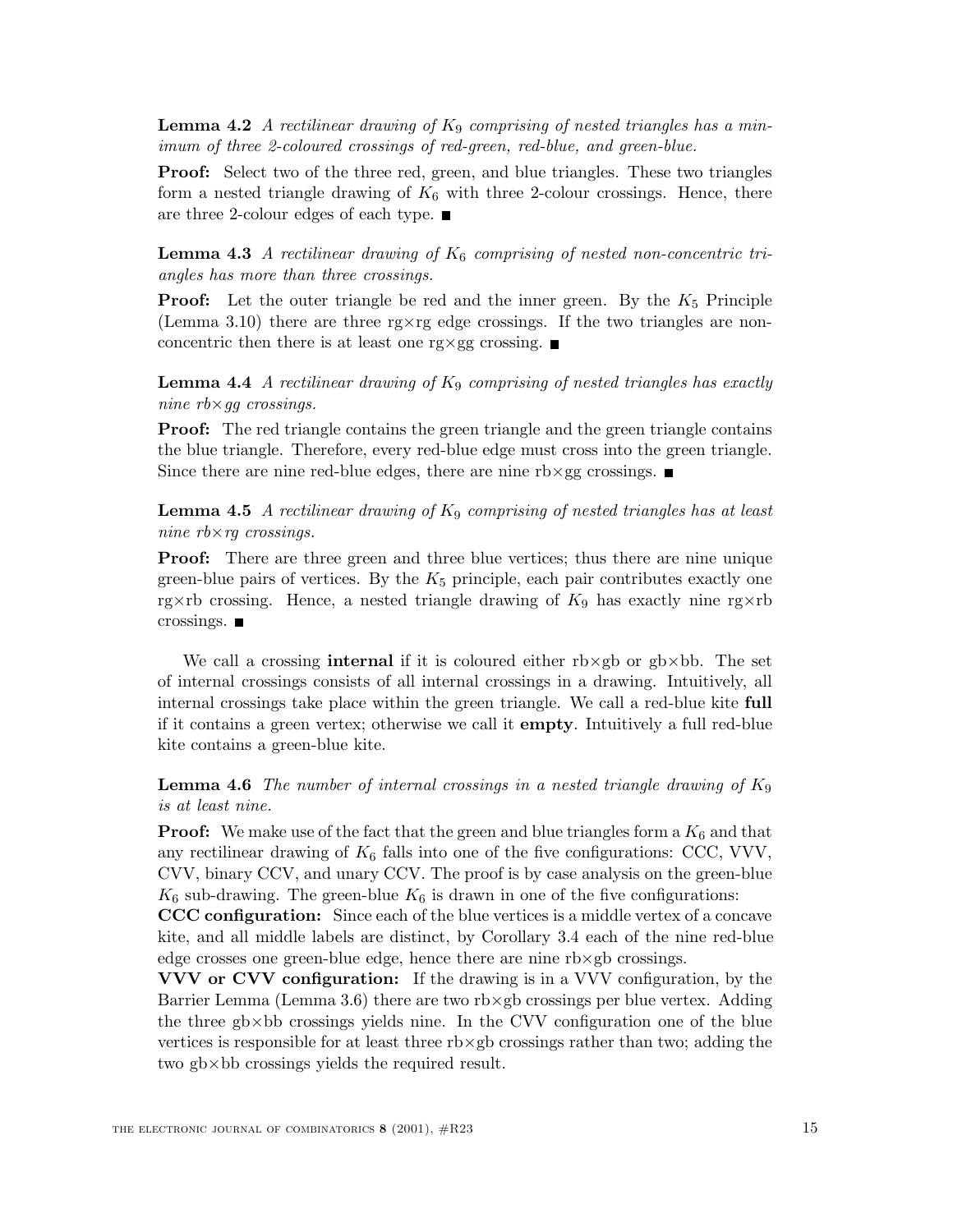**Binary CCV configuration:** Note that two of the blue vertices are responsible for three  $r\bar{b}\times g\bar{b}$  crossings, and the third vertex is responsible for two. Adding the single gb×bb crossing yields nine.

**Unary CCV configuration:** In the case of the unary CCV configuration, the drawing is partitioned into a heavy and light part by extending the blue edges incident on the middle vertex of the convex kite; see Figure 20. A red-blue kite whose origin vertex is in the heavy side of the drawing is responsible for four or six rb×gb crossings while a red-blue kite originating in the light side of the partition is responsible for three crossings if it is empty, and one crossing if it is full; the six edge crossings occur if there is an empty red-blue kite between the two concave kites. In order for the green triangle to be nested within the red, by the containment argument, at least one of the red-blue kites must originate in the heavy partition. This implies that in order to get fewer than eight rb×gb crossings, two of the redblue kites must be full and contain the green-blue kite in the light partition (see Figure 21). This implies that the third red-blue kite must be an empty kite between the two concave red-green kites. Since this kite is responsible for six crossings, it follows that there are at least eight rb×gb crossings and therefore at least nine internal crossings.



Figure 20: Partition of drawing into light and heavy regions



Figure 21: Two kites in the light region

Singer's Theorem [Sin71] follows from the previous lemmas. A stronger version of the theorem is given next.

**Theorem 4.7** An optimal rectilinear drawing of  $K_9$  consists of three nested trian*gles. Furthermore, the red and green triangles, and the red and blue triangles are concentric.*

**Proof:** The first part of the statement is proven in [Guy72] and the counting argument in Lemma 4.1.

Putting Corollary 4.2, Lemma 4.4, and Lemma 4.5 together accounts for 27 of the 36 crossings in an optimal drawing. Lemma 4.6 states that there are at least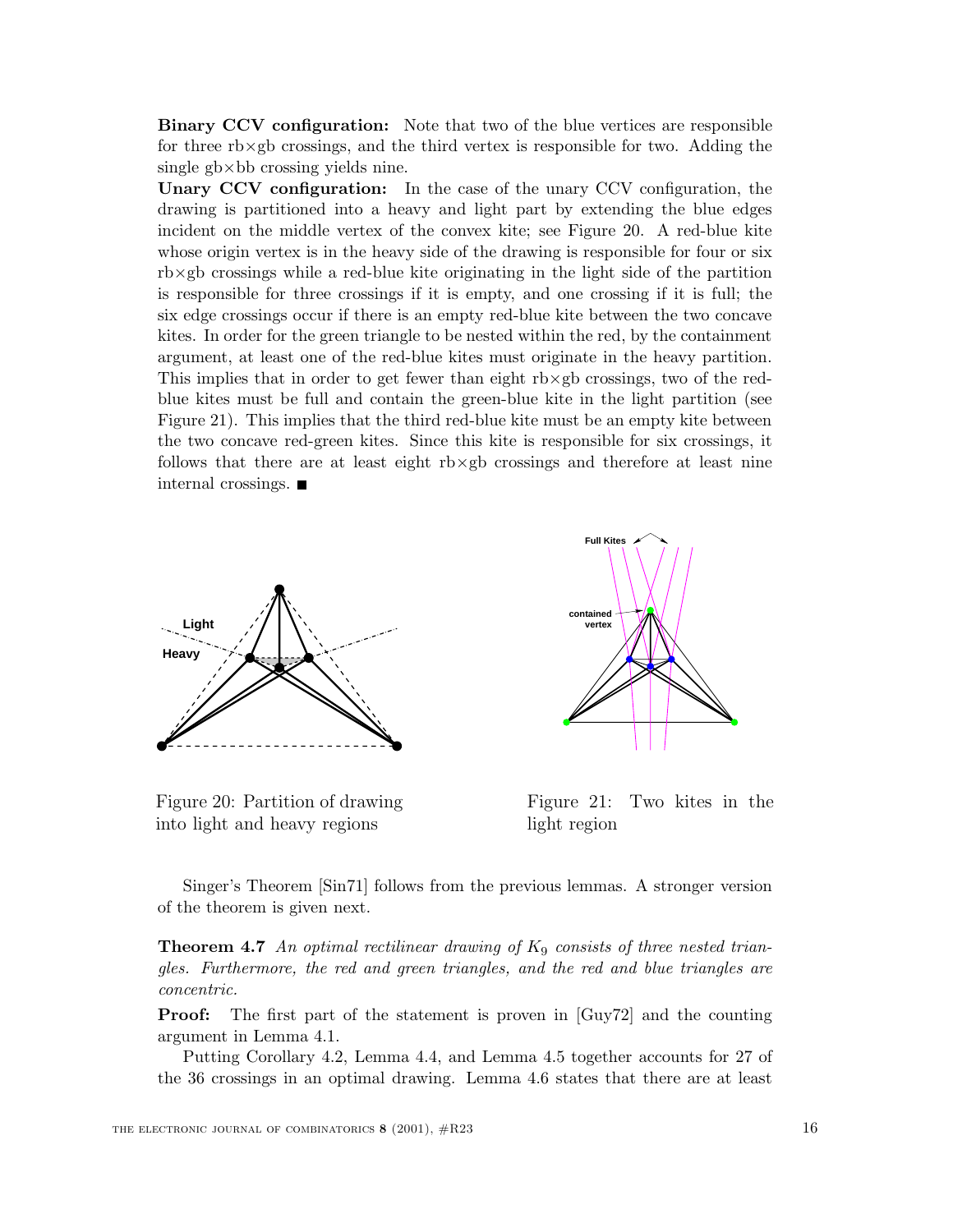| Contribution | Count |
|--------------|-------|
| Lemma 4.2    | Q     |
| Lemma 4.4    | 9     |
| Lemma 4.5    | 9     |
| Lemma 4.6    | Q     |
| Total        | 36    |

Table 3: Lower bound

nine internal crossings. Since  $\overline{\nu}(K_9) = 36$ , the number of rg×gg and rb×bb crossings must be zero; this implies concentricity.  $\blacksquare$ 

**Corollary 4.8** An optimal rectilinear drawing of  $K_9$  has at most nine rb×*gb* cross*ings, at most two gb*×*bb crossings and the total number of internal crossings is exactly nine.*

**Proof:** By Theorem 4.7, an optimal drawing of a  $K_9$  has 36 crossings. Referring to Table 3, an optimal drawing has at least 27 non-internal edge crossings (Lemmas 4.2, 4.4, and 4.5). By Lemma 4.6, there are at least nine internal edge crossings and hence, an optimal drawing has exactly nine internal edge crossings.

Three gb×bb crossing occur if the green-blue  $K_6$  part of the drawing has configuration VVV. However by a Barrier argument similar to Lemma 3.6 the configuration VVV creates nine rb×gb crossings plus three gb×bb crossings, which totals 12 internal crossings and cannot occur in an optimal drawing of  $K<sub>9</sub>$ . Consequently at most two gb $\times$ bb crossings may occur.

### **4.1.1 Optimal** K<sup>9</sup> **Drawings**

One is tempted to believe that an optimal drawing of  $K_9$  is necessarily comprised of three nested triangles that are pairwise concentric. However, this belief is fallacious, as is shown in Figures 23 and 24.



Figure 22: Blue-Green CCC drawing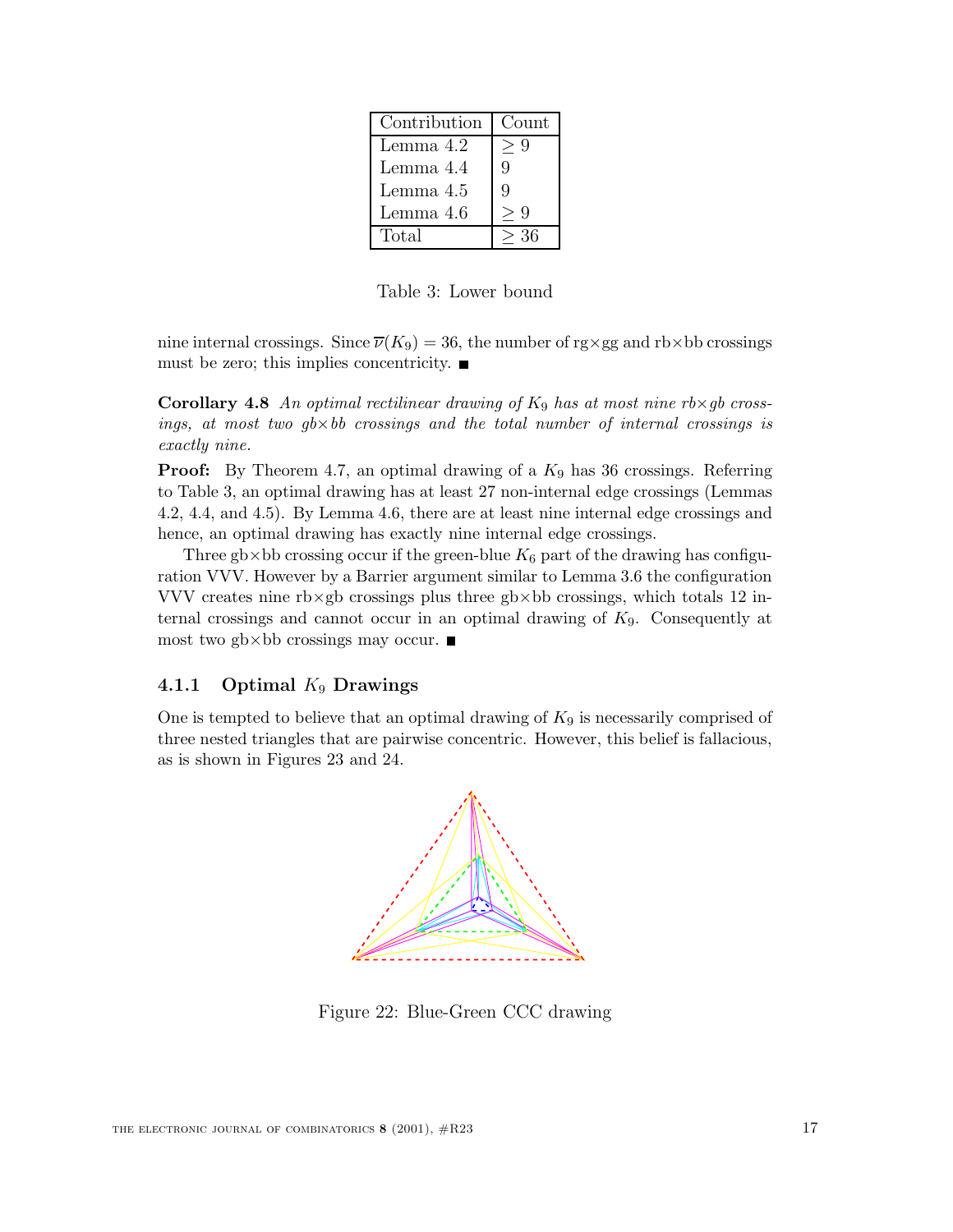

Figure 23: Blue-Green CCV drawing



Figure 24: Blue-Green CVV drawing

## **4.2** The Rectilinear Crossing Number of  $K_{10}$

We begin by reproducing a proof from [Sin71] that  $\overline{\nu}(K_{10}) > 60$ . Since Singer [Sin71, Gar86] exhibited a 62 crossing rectilinear drawing of  $K_{10}$ , it follows that 61  $\leq$  $\overline{\nu}(K_{10}) \leq 62.$ 

### **Theorem 4.9 (Singer, [Sin71])**  $\overline{\nu}(K_{10}) > 60$ .

**Proof:** By way of contradiction, assume that there exists a rectilinear drawing of  $K_{10}$  with 60 crossings. Since each edge crossing comprises of four vertices, the sum of responsibilities of each vertex totals  $4 \cdot 60$ . Therefore, the average responsibility of each vertex is  $\frac{4\cdot 60}{10} = 24$ . Furthermore, each vertex in the drawing is responsible for exactly 24 edge crossings. For if a vertex is responsible for more than 24 edge crossings, then removing the vertex from the drawing yields a drawing of  $K_9$  with fewer than 36 edge crossings, which contradicts  $\overline{\nu}(K_9) = 36$ . Similarly, if the drawing has a vertex that is responsible for fewer than 24 crossings, then by the averaging argument, there must be a vertex that is responsible for more than 24 crossings, leading to the same contradiction. Therefore, each vertex is responsible for 24 crossings. Thus, any drawing of  $K_{10}$  with 60 crossings contains an optimal drawing of  $K_9$ .

Starting with an optimal drawing of  $K_9$  we try to place the tenth vertex. We have two choices; either place it such that one of the hulls of the  $K_{10}$  drawing is a convex quadrilateral or the drawing comprises of nested triangles with a vertex in the inner triangle. In the latter case, the edge connecting the tenth vertex to one of the outer triangle vertices must intersect an inner triangle edge. Removing the inner triangle vertex that is opposite the intersected edge creates a drawing of  $K_9$ that fails the concentricity condition. Hence, the latter drawing will not be optimal. If the former situation arises there are two subcases. If the quadrilateral is the outer or the second hull, then removing an inner vertex creates a non-optimal  $K_9$ drawing, which is a contradiction. If the innermost hull is a convex quadrilateral, then a priori it is not concentric with the outer triangle. Let  $b$  be the vertex such that there is an edge from it to a vertex in the outer triangle that intersects the quadrilateral. Remove a vertex from the quadrilateral that is antipodal to b. This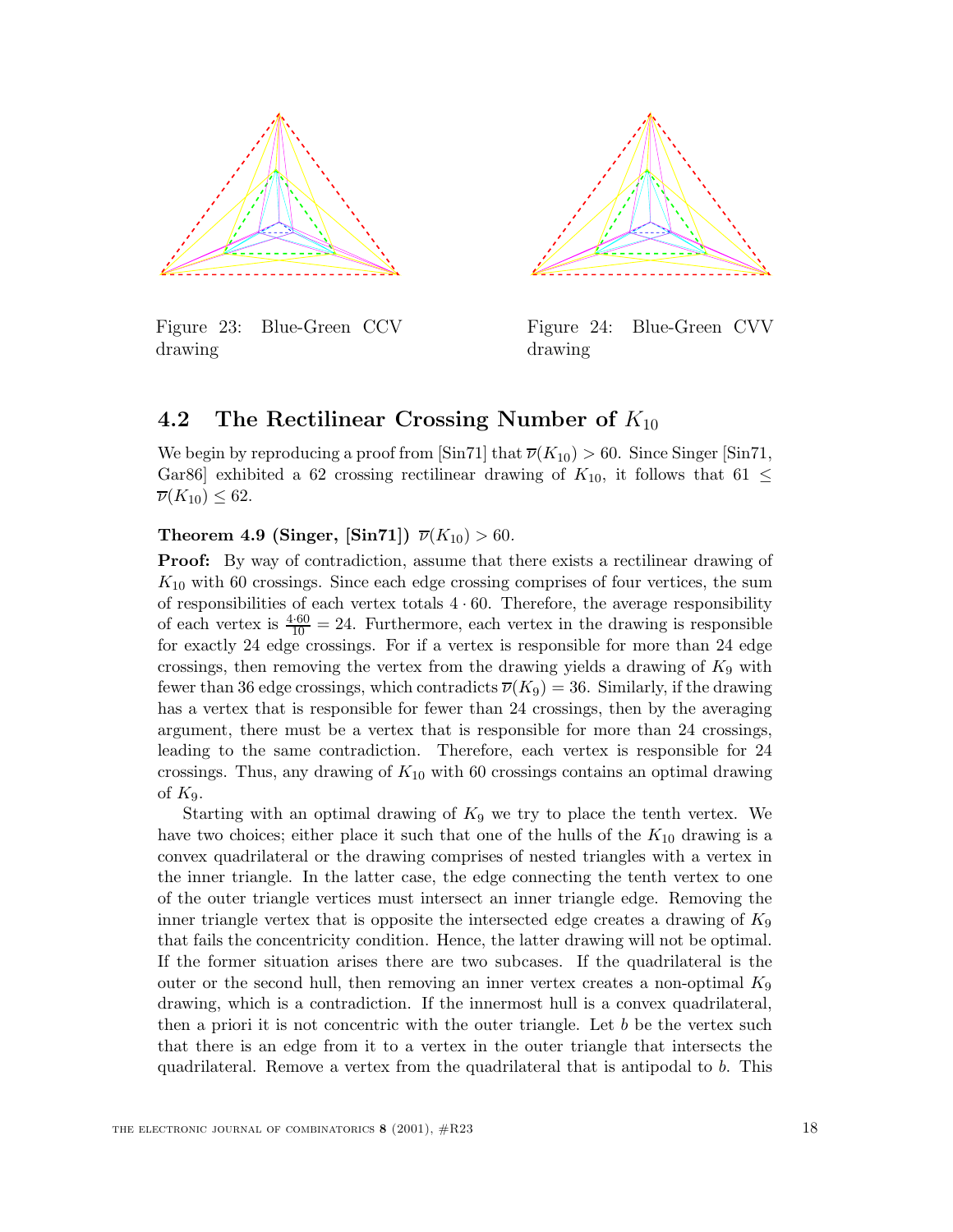creates a non-optimal  $K_9$  drawing. The result follows. By an identical argument any rectilinear drawing of  $K_{10}$  cannot have fewer than 60 crossings.

Next, we study drawings of  $K_{10}$  that have a nested triangle sub-drawing of  $K_9$ coloured in the standard way. Let the tenth vertex be coloured white; the responsibility of the tenth vertex is the number of white crossings in the corresponding drawing of  $K_{10}$ . The following technical Lemma is needed in the proof of Theorem 4.14. This Lemma gives a lower bound on some of the white crossings that occur within the green triangle.

**Lemma 4.10** If a white vertex is added to a nested triangle drawing of  $K_9$  such *that it is contained in the green triangle, then at least six crossings must exist of the types rw*×*gb, rb*×*bw, gb*×*bw, and rg*×*gg.*

**Proof:** At least two of the red-white edges must cross into the green triangle on distinct green-green edges as a consequence of the nested triangle requirement and the containment argument. Select two of the three red-white edges such that they cross into the green triangle on distinct green-green edges and such that the total number of rw×gb crossings is minimized. Let  $c_1$  and  $c_2$  be the number of rw×gb crossings for which each of the two red-white edges is responsible and assume, without loss of generality, that  $c_1 \leq c_2$ . The lower bound on the total number of rw×gb crossings is  $2c_1 + c_2$ . We say that the red-white edge of lesser responsibility  $(c_1)$  has **weight two**, and we say that the other red-white edge, of responsibility <sup>c</sup>2, has **weight one**.

Upon examining  $rw \times gb$  crossings the proof falls into three main cases corresponding to the numbers of  $rw \times gb$  crossings; if there are six or more  $rw \times gb$  crossings then we are done. We consider the cases when the number of  $rw \times gb$  crossings is  $\{0, 1, 2\}$ ,  $\{3\}$ , and  $\{4, 5\}$ , the latter being the most challenging.

### **Case 1: 0, 1, or 2 rw**×**gb crossings**

By the Barrier Lemma, every blue vertex forces at least one rw×gb crossing. Hence, there must be at least three rw×gb crossings.

### **Case 2: 3 rw**×**gb crossings**

Considering only the rw×gb crossings, the configuration that minimizes the number of  $\text{rw} \times \text{gb}$  crossings occurs when the red-white edge of weight two crosses zero greenblue edges and the red-white edge of weight one crosses three (see Figure 25). However, we must consider blue-white edges also; by the Barrier principle one of the blue-white edges must cross at least two green-blue edges, and the other must cross at least one. This brings the total up to at least six.

#### **Case 3: 4 or 5 rw**×**gb crossings**

Assume there are at least four  $rw \times gb$  crossings. If there are two or more  $gb \times bw$ crossings then we are done. It remains to consider two subcases: that of zero or one gb×bw crossings.

#### **Subcase 3.1: 0 gb**×**bw crossings**

Assume there are zero  $g$ b $\times$ bw crossings. This case can only occur when no greenblue edge intersects the blue triangle, i.e., the green-blue kites are in a CCC configuration because there are no  $gb \times bb$  crossings. The white vertex is in the green-blue free zone; a **free zone** consists of all regions of a nested triangle drawing of  $K_6$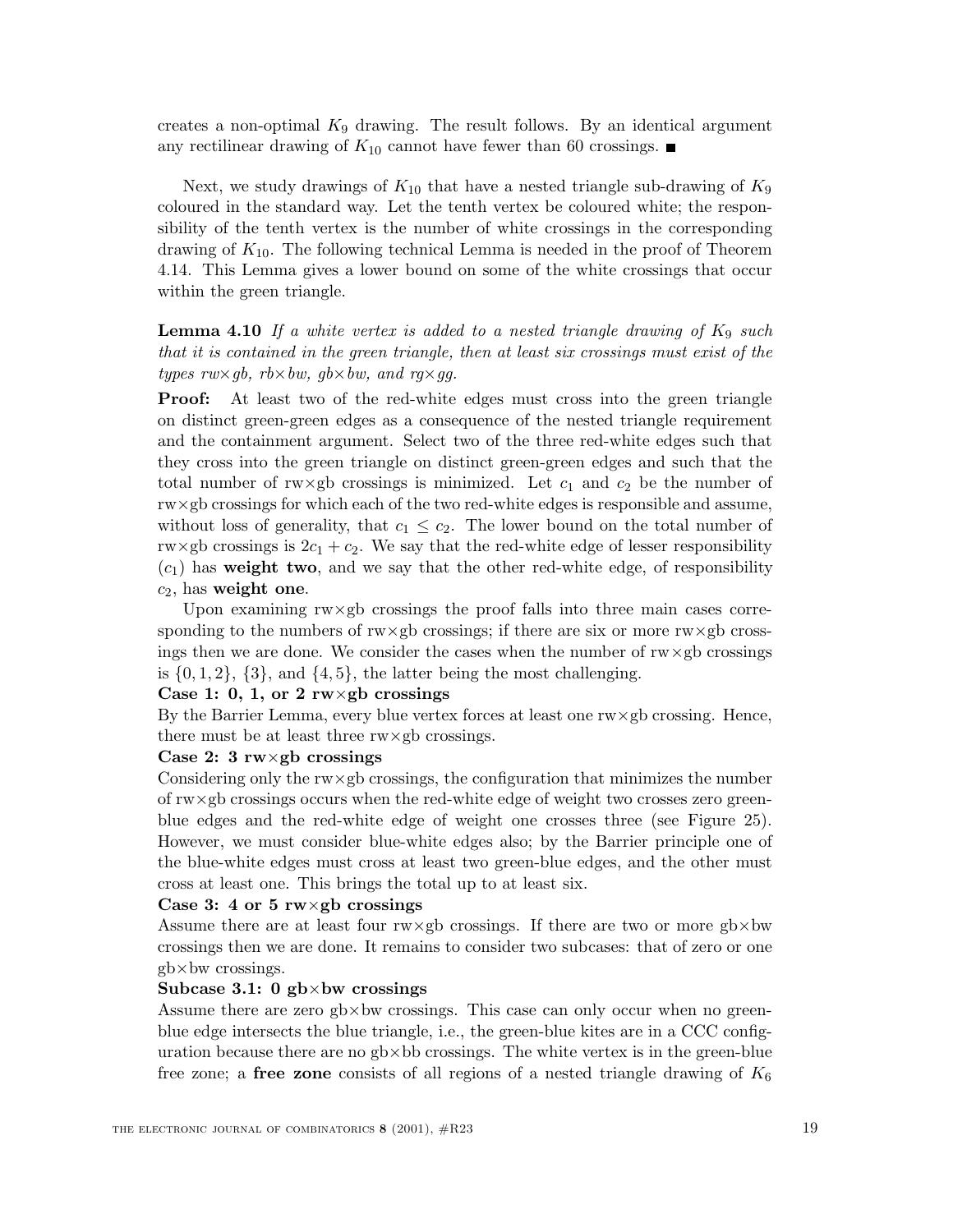



Figure 25: Three  $rw \times gb$  crossings

Figure 26: The free zone

where a seventh vertex can be placed such that no kite edge blocks visibility of any inner vertices (see Figure 26). Note that removal of the inner edges of all convex kites in a configuration creates a free zone. A free zone occurs naturally in a CCC configuration.

If there is a green-blue edge intersecting the blue triangle, then there exists a green-blue-green path between two of the blue vertices that forces at least one  $g$ b×bw crossing (see Figure 27). Since the white vertex must be in the naturally occurring green-blue free zone, i.e., a green-blue CCC configuration, by the CCC Lemma (Lemma 3.9, this forces every red-white edge to generate at least two  $rw \times gb$ crossings. This yields a total of at least six crossings.



Figure 27: The green-blue-green path

**Remark 4.11** *We reach a count of five crossings of the required type. The remainder of the proof is devoted to producing one more edge crossing of one of the required types.*

### **Subcase 3.2:** 1 **gb**×**bw crossing**

We now consider the rb×bw crossings. Consider the red-blue kite configuration. Either the configuration is a CCC or not.

### **Subcase 3.2.1: Non-CCC red-blue configuration**

Assume that the red-blue kite configuration is not in a CCC configuration. By the converse of the argument used in Subcase 3.1 there is at least one  $rb \times bw$  crossing.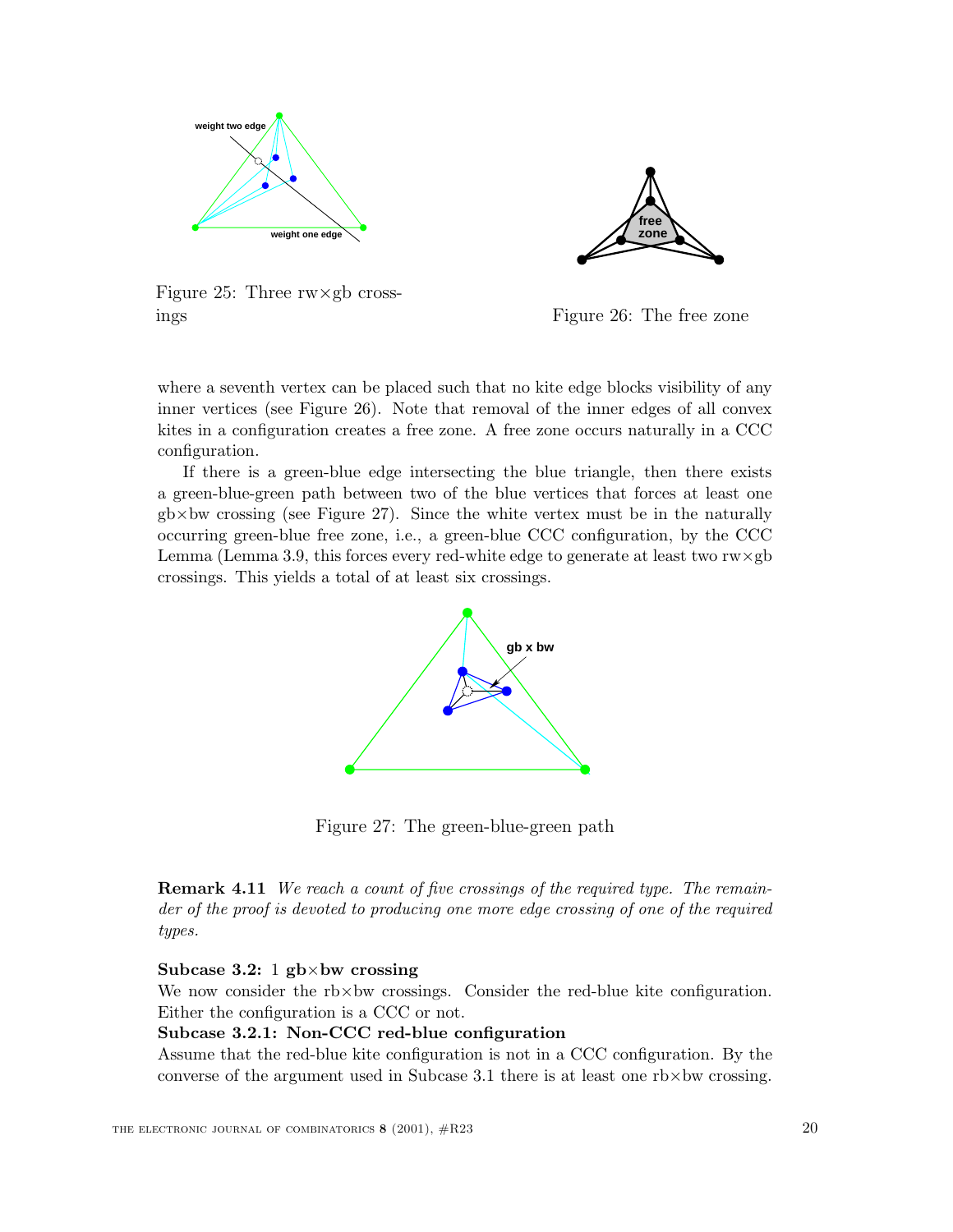Adding to the existing five yields at least six distinct crossings of the required type. This leaves only one case: the CCC red-blue configuration.

#### **Subcase 3.2.2: CCC red-blue configuration**

We now consider the five subcases corresponding to the distinct green-blue configurations within the red-blue CCC configuration.

### **Subcase 3.2.2.1: CCC green-blue configuration**

If the green-blue kites are in a CCC configuration, then this case is covered by subcase 3.1.

### **Subcase 3.2.2.2: CVV and VVV green-blue configurations**

For every green-blue edge that intersects the blue triangle, there is at least one  $g$ b×bw edge crossing; see Figure 27. Hence, if the green-blue kites are in a CVV or a VVV configuration then we have at least two  $gb \times bw$  crossings. This sums to at least six crossings.

#### **Subcase 3.2.2.3: Unary CCV green-blue configuration**

If the green-blue configuration is a unary CCV configuration then the red and green triangles are not concentric; therefore, there is at least one  $\gamma \propto \gamma$  crossing. Adding at least four  $rb \times bw$  crossings, and at least one  $gb \times bw$  crossing, by the same argument as in subcase 3.2.2.2, yields at least six crossings.

### **Subcase 3.2.2.4: Binary CCV green-blue configurations**

We are now left with the case of a CCC red-blue kite configuration and a binary CCV green-blue kite configuration with the white vertex either inside the red-blue free zone or not.

If the white vertex is not inside the red-blue free zone then there is at least one  $r$ b $\times$ bw crossing, by the same argument used in subcase 3.1, plus at least one  $g$ b $\times$ bw crossing, by the same argument as in subcase 3.2.2.2, plus at least four rw×gb crossings. The sum of these crossings is at least six.

Thus, assume that the white vertex is in the red-blue free zone. We will argue that there must always be either at least five rw×gb crossings plus at least one  $gb \times bw$  crossing, or at least four rw $\times gb$  crossings plus at least two  $gb \times bw$  crossings.

Consider the drawing minus the single green-blue edge in the only convex greenblue kite, i.e., the inner edge of the convex kite. This creates a green-blue free zone, inside of which there are no gb×bw edge crossings.

**Remark 4.12** *In order to cross into the green-blue free zone, a red-white edge must cross a green-blue edge. Furthermore, if a green-blue kite and a red-blue kite are both concave, and have their internal (blue) vertices labeled identically, then we may invoke Lemma 3.8 (Kite Lemma). That is, the red-white edge, incident on the origin vertex (red) of the red-blue kite, must cross into the concave green-blue kite before crossing into the free zone. This produces an additional rw×* $q$ *b crossing.* 

The white vertex is either inside the green-blue free zone or not.

If the white vertex is inside the green-blue free zone, then the red-blue CCC configuration together with the pigeon-hole principle implies that we can match up a concave red-blue kite with each of the two concave blue-green kites. By remark 4.12, each of these match-ups contribute at least two rw×gb crossings, and the third redwhite edge contributes at least one  $rw \times gb$  crossing. Thus, if the white vertex is in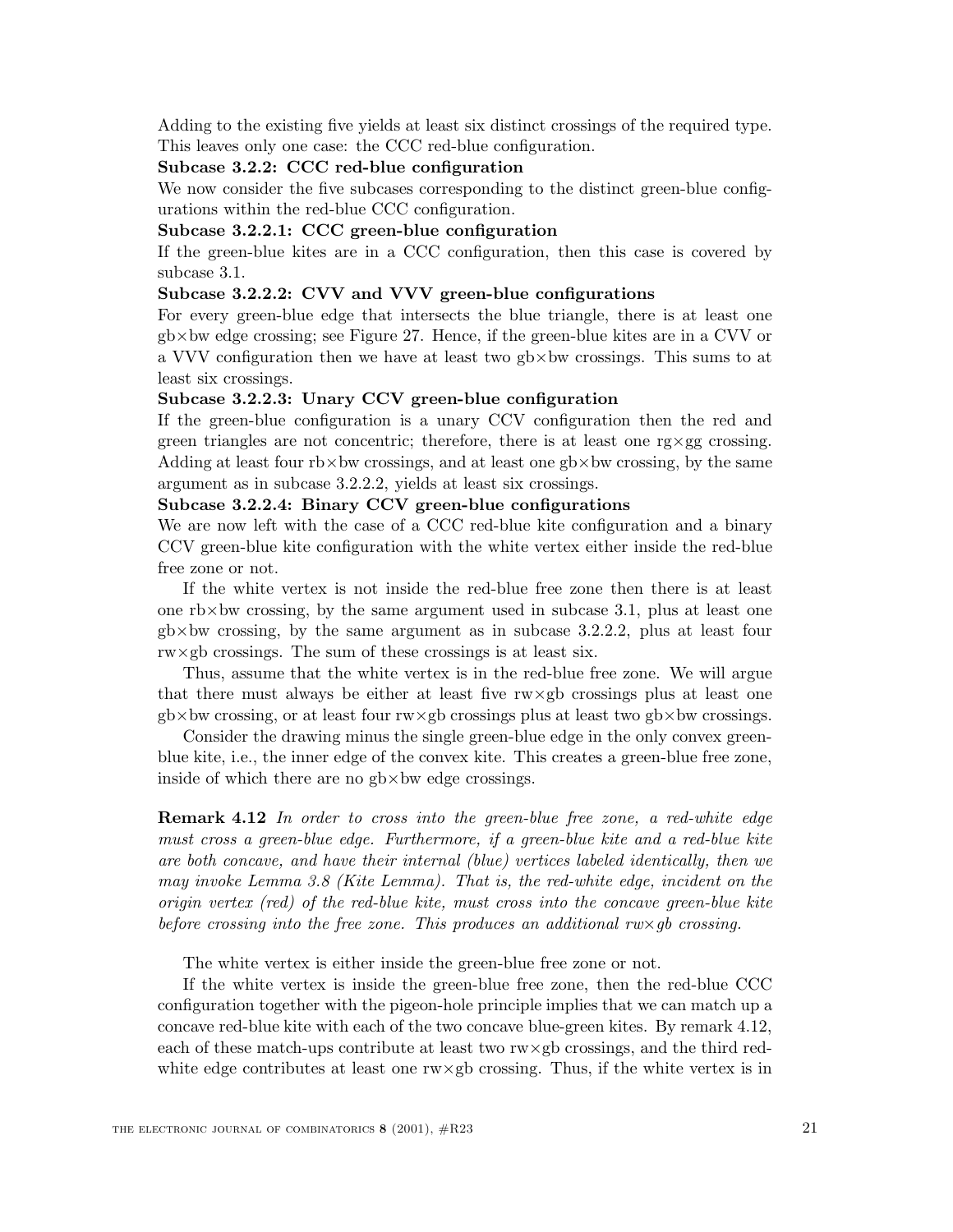the green-blue free zone there are five  $rw \times gb$  crossings. By the argument used in subcase 3.2.2.2, the single convex green-blue kite contributes to at least one  $gb \times bw$ crossing. Thus we get at least six crossings.

If the white vertex is outside the green-blue free zone, then we get at least one  $gb \times bw$  crossing by the same argument used in subcase 3.1 and at least one  $gb \times bw$ crossing by the same argument used in subcase 3.2.2.2. Since we have at least four  $\text{rw} \times \text{gb}$  crossings (case 3), we get a grand total of at least six crossings.

In all possible cases that can occur we have shown that the number of crossings of the required type is at least six.  $\blacksquare$ 

Lemma 4.1 imposed a nested triangle requirement on any optimal rectilinear drawing of K9. The following lemma imposes a similar constraint on optimal rectilinear drawings of  $K_{10}$ .

**Lemma 4.13** *If*  $\overline{\nu}(K_{10}) = 61$  *then the first two hulls of an optimal rectilinear drawing of* <sup>K</sup><sup>10</sup> *must be triangles.*

**Proof:** By way of contradiction, assume that there exits an optimal rectilinear drawing of  $K_{10}$  whose convex hull is not a triangle and 61 edge crossings. By the same averaging argument used in Theorem 4.9, at least four of the vertices are responsible for 25 edge crossings; removing any of them yields an optimal drawing of  $K_9$  with 36 crossings. If any of the vertices with responsibility 25 are not on the convex hull, then removing such a vertex yields a drawing of  $K_9$  with a non-triangular convex hull, which is a contradiction. Therefore, all the vertices of responsibility 25 must be on the convex hull of the original drawing. Since we can always remove one of the four vertices such that the outer hull of the new drawing is not a triangle, this contradicts the original assumption. Hence, the first convex hull must be a triangle.

Assume that the second hull is not a triangle. Either the second hull is a convex quadrilateral or the second hull has more than four vertices; assume the latter. Since at least four of the vertices must have responsibility 25 and the outer hull is a triangle, at least one vertex of responsibility 25 must either belong to the second hull, or be contained within it. In either case, removing said vertex creates a drawing of  $K_9$  that has 36 crossings and whose second hull is not a triangle. This is a contradiction.

Finally, assume that the second hull is a convex quadrilateral. If within the second hull there is a vertex of responsibility 24 or higher, removing said vertex creates a drawing of  $K_9$  with 37 or fewer vertices. By Lemma 4.1 such a drawing should have at least 38 crossings, contradiction. Hence, assume that all three vertices inside the second hull have responsibility 23. Consequently, the remaining 7 vertices, must have responsibility 25. Since, the second hull is non-concentric with the first, by the same argument used in Theorem 4.9, we can always remove one of the vertices from the second hull such that the outer two hulls are non-concentric. This implies that we can create an optimal drawing of  $K_9$  whose outer two hulls are non-concentric, a contradiction of Theorem 4.7.

Hence, the outer two hulls must be triangular.  $\blacksquare$ 

**Theorem 4.14** *If*  $\overline{\nu}(K_{10}) = 61$  *then an optimal drawing of*  $K_{10}$  *will consist of two nested triangles containing a convex quadrilateral.*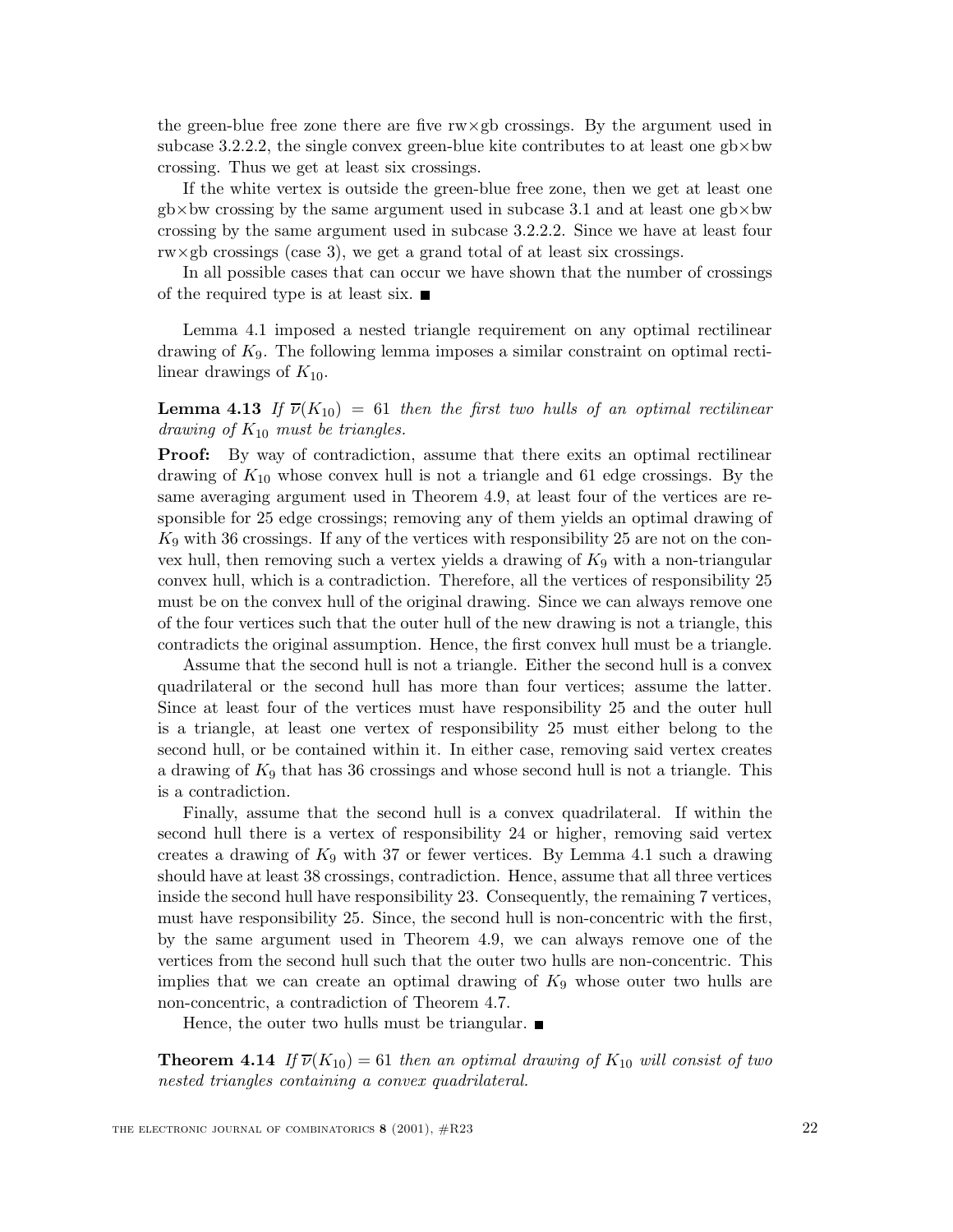**Proof:** By Lemma 4.13 the outer two hulls of the optimal drawing  $K_{10}$  must be triangles. We must still account for the four internal vertices. If the four vertices form a convex quadrilateral then we are done; otherwise, assume the tenth vertex is inside the third nested triangle.

Colour the tenth vertex white. Now count the number of red-white and greenwhite edge crossings, starting with the green-white edge crossings. Each green-white edge must cross into the blue triangle; multiplying by three yields a total of three gw×bb crossings. By the  $K_5$  principle there are three gw×gb crossings. Each blue vertex has three incident red-blue edges that partition the green triangle into three regions (see Figure 28). The white vertex must be in one of the regions; by the Barrier argument there is at least one gw×rb crossing per blue vertex. The total of the green-white edge crossings sums to nine.



Figure 28: Partition of the green triangle

Each red-white edge must cross into both the green and blue triangles, totaling six edge crossings. By the  $K_5$  principle, there are three rw $\times$ rg crossings and three rw-rb crossings. This gives an additional 12 crossings.

By Lemma 4.10 there are at least six additional crossings of the  $\text{rw} \times \text{gb}$ ,  $\text{rb} \times \text{bw}$ ,  $gb \times bw$  and rg $\times gg$  type, of which at least three are rw $\times gb$  crossings.

Altogether, the number of white and  $\gamma \times gg$  crossings is 27 (see Table 4). Since  $\overline{\nu}(K_9) = 36$ , the number of edge crossings in the drawing of  $K_{10}$  with the white vertex in the blue triangle is,  $36 + 27 = 63 > 61$ .

#### **Theorem 4.15**  $\overline{\nu}(K_{10}) > 61$ .

**Proof:** By way of contradiction assume that  $\overline{\nu}(K_{10}) = 61$ . By Theorem 4.14 the inner hull must be a convex quadrilateral. Repeat the argument from Theorem 4.14 disregarding the rw×bb and gw×bb edge crossings (because there is no blue triangle). This gives us an initial count of  $63-6=57$  edge crossings. Let the entire inner convex quadrilateral be coloured blue (see Figure 29). Inside the quadrilateral there will be one bb×bb crossing (the diagonals). Furthermore, since the quadrilateral is neither concentric with the red triangle nor the green triangle, there will be a minimum of two rb $\times$ bb edge crossings and two gb $\times$ bb edge crossings. Summing the edge crossings yields  $57 + 5 = 62 > 61$ .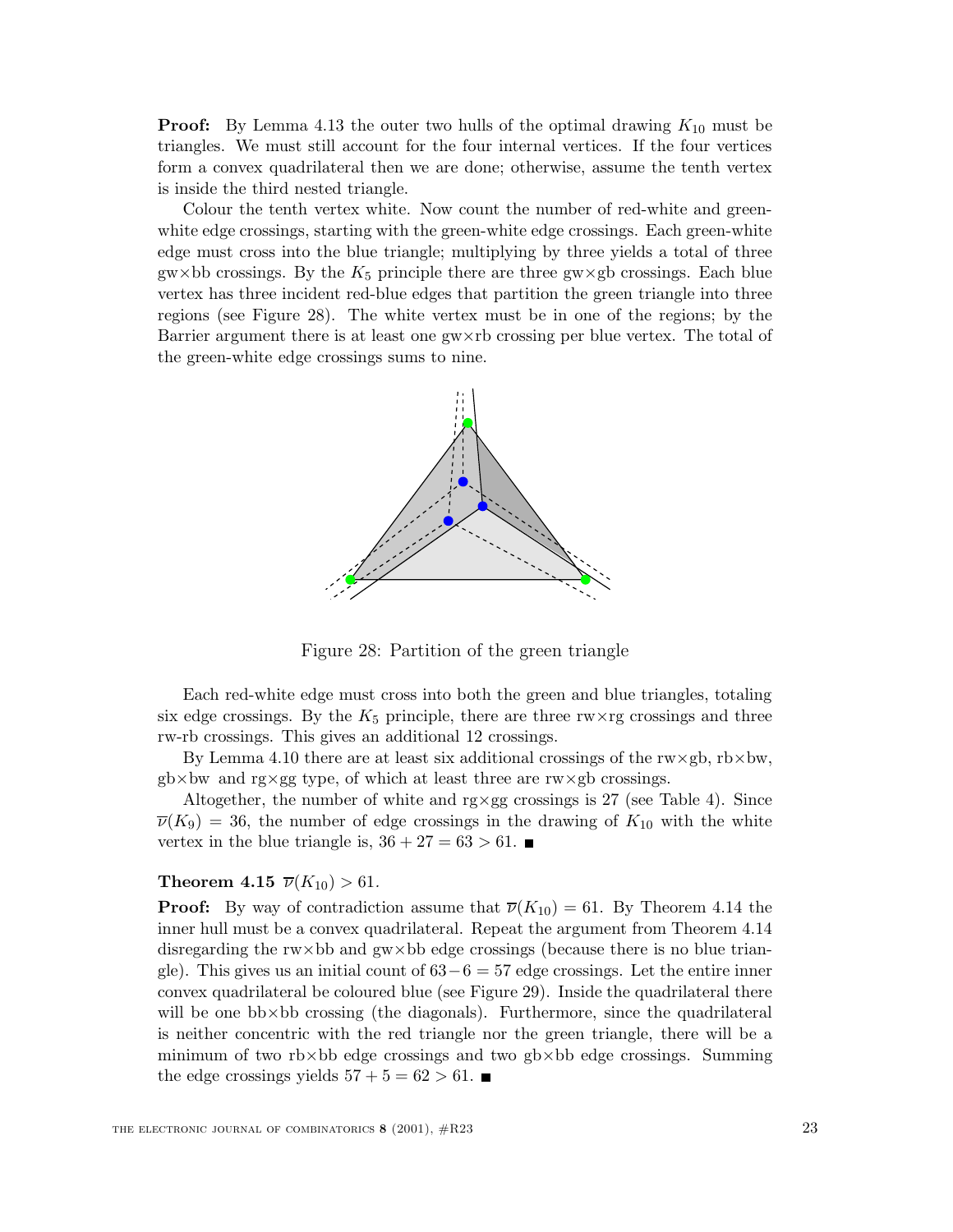| Crossing          | Count |
|-------------------|-------|
| $g_{W} \times bb$ | 3     |
| $gw \times gb$    | 3     |
| gw×rb             | 3     |
| $rw \times gg$    | 3     |
| rw×bb             | 3     |
| $rw \times rg$    | 3     |
| rw×rb             | 3     |
| rw×gb             | 6     |
| $rb \times bw$    |       |
| $gb \times bw$    |       |
| $rg \times gg$    |       |
| Total             | 2.    |

Table 4: Inner crossing count

**Theorem 4.16**  $\overline{\nu}(K_{10}) = 62$ .

**Proof:** Singer's rectilinear drawing of  $K_{10}$  with 62 edge crossings [Sin71] is exhibited in [Gar86, p. 142], and hence  $\overline{\nu}(K_{10}) \leq 62$ . By Theorem 4.15  $\overline{\nu}(K_{10}) \geq 62$ . The result follows.  $\blacksquare$ 

An even stronger statement can be made. Just as in the case of  $K_9$ , the outer two hulls of an optimal rectilinear drawing of  $K_{10}$  must be triangles. These properties could be useful, just as in the case of  $K_{10}$ , for determining the rectilinear crossing number of  $K_{11}$ .

Theorem 4.16 enables us to improve the lower bound in equations (1) and (3).

# **5 Asymptotic Lower Bounds**

Given  $\overline{\nu}(K_a)$  for a fixed a, one can derive lower bounds for all  $\overline{\nu}(K_n)$ ,  $n > a$ . Any complete subgraph of  $a$  vertices drawn from a rectilinear drawing of  $K_n$  will include at least  $\overline{\nu}(K_a)$  crossings. There are  $\binom{n}{a}$  complete subgraphs of size a. Each crossing<br>consists of four vertices and each will be included in all other subgraphs containing consists of four vertices and each will be included in all other subgraphs containing the same four vertices. The number of such subgraphs that share four given vertices is  $\binom{n-4}{a-d}$ . Guy [Guy60], Richter and Thomassen [RT97], and Scheinerman and Wilf [SW94] each use this argument to show that

$$
\overline{\nu}(K_n) \ge \overline{\nu}(K_a) {n \choose a} / {n-4 \choose a-4} . \tag{4}
$$

Scheinerman and Wilf [SW94] show that this can be rearranged to get

$$
\frac{\overline{\nu}(K_n)}{\binom{n}{4}} \ge \frac{\overline{\nu}(K_a)}{\binom{a}{4}}\,. \tag{5}
$$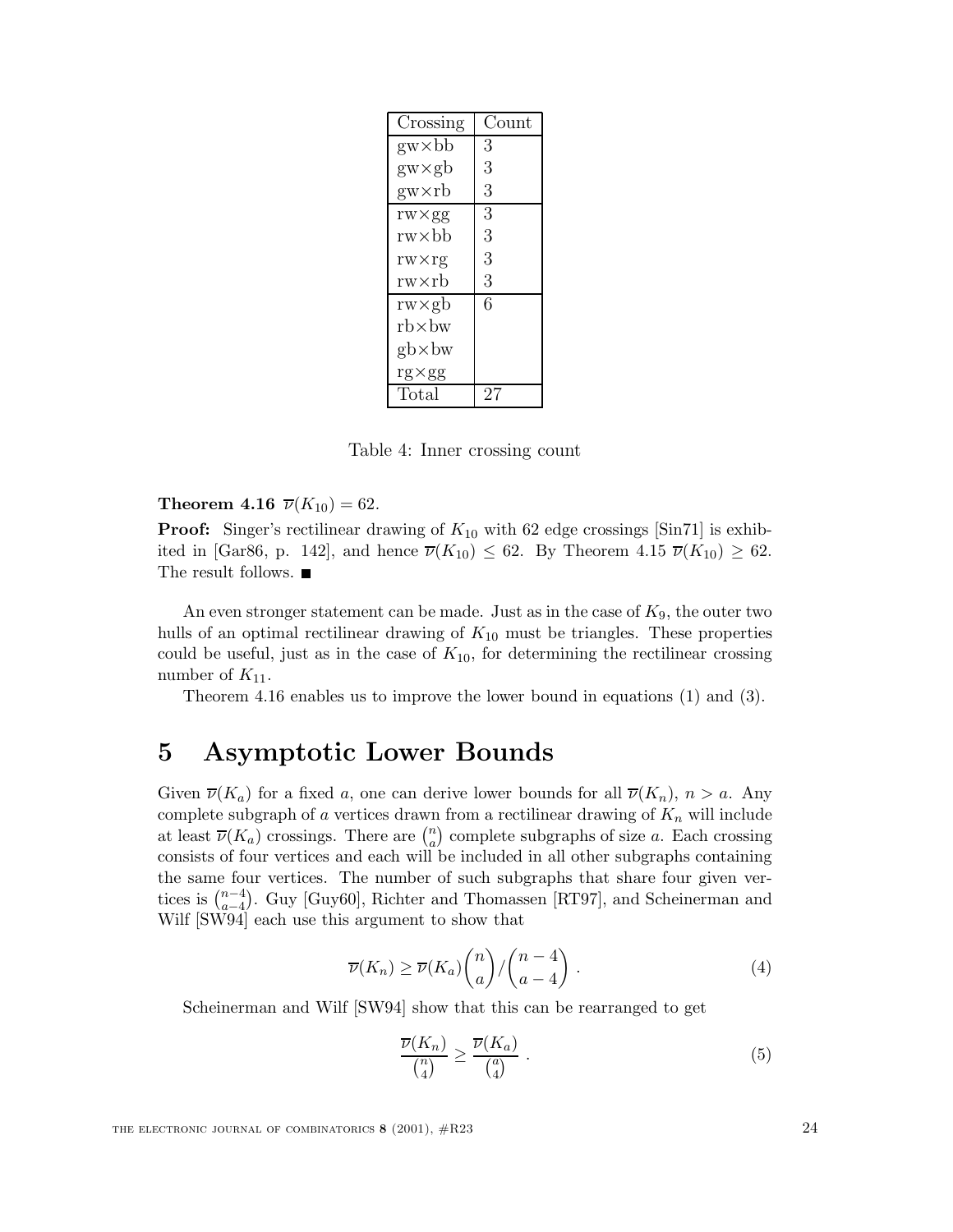

Figure 29: Replace blue triangle with blue quadrilateral

Thus, one obtains a general lower bound for  $\overline{\nu}(K_n)$  from any known  $\overline{\nu}(K_a)$ . Since  $\overline{\nu}(K_{10}) = 62$  and  $\binom{10}{4} = 210$ , one gets

$$
\forall n \ge 10, \ \frac{\overline{\nu}(K_n)}{\binom{n}{4}} \ge \frac{62}{210} \approx 0.2952 \ . \tag{6}
$$

This raises the lower bound for  $\overline{\nu}(K_{11})$  to 98. We conjecture  $\overline{\nu}(K_{11}) = 102$ . Since crossing numbers are integers, each lower bound can be slightly increased by taking its ceiling. Thus,

$$
\overline{\nu}(K_n) \ge \left[ \overline{\nu}(K_a) {n \choose a} / {n-4 \choose a-4} \right] . \tag{7}
$$

If one sets  $a = n - 1$ , equation (7) gives a recursive definition whose recursive ceilings provide an improved lower bound for  $\overline{\nu}(K_n)$ . For example, one finds that,  $\overline{\nu}(K_{400}) \geq 315356975$ . This leads to a general lower bound of

$$
\lim_{n \to \infty} \frac{\overline{\nu}(K_n)}{\binom{n}{4}} \ge \frac{315356975}{\binom{400}{4}} = \frac{315356975}{1050739900} \approx 0.3001 \ . \tag{8}
$$

As *n* increases, the limit converges. Whenever  $\overline{\nu}(K_{a'})$  is discovered for a new a', can find an improved lower bound for a separal  $\overline{\nu}(K)$ ,  $n > a'$ one can find an improved lower bound for a general  $\overline{\nu}(K_n)$ ,  $n > a'$ .<br>Consequently  $\overline{\nu}(K_n)$  can be bound from below by using the top

Consequently,  $\overline{\nu}(K_n)$  can be bound from below by using the technique describe here and from above by the drawing described by Brodsky, Durocher, and Gethner in [BDG00] to achieve the following lower and upper bounds:

$$
0.3001 \approx \frac{315356975}{1050739900} \le \lim_{n \to \infty} \frac{\overline{\nu}(K_n)}{\binom{n}{4}} \le \frac{6467}{16848} \approx 0.3838 \tag{9}
$$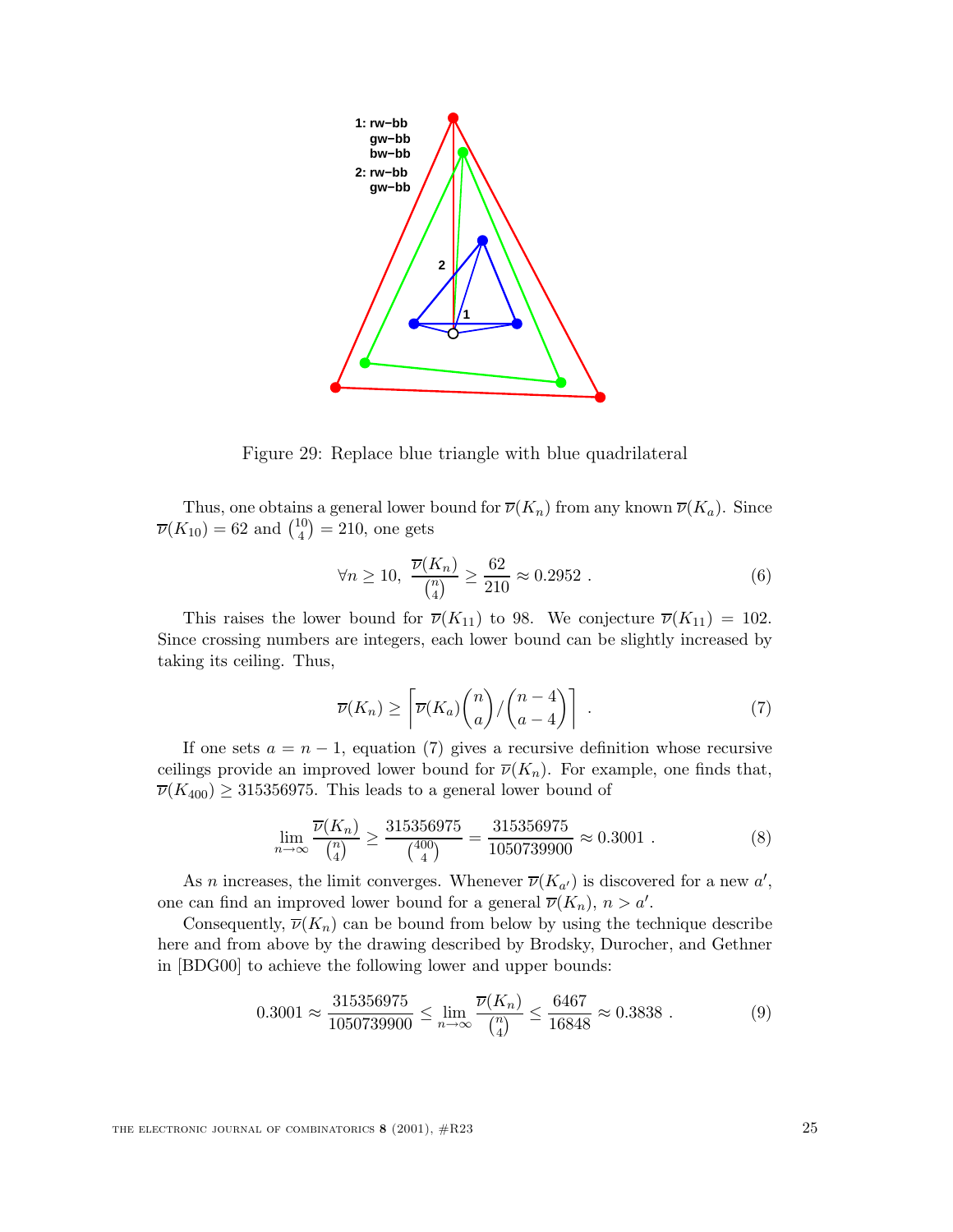# **6 Conclusion**

## **6.1 Current and Future Work**

The flavour of finding the crossing number of a graph, particularly in a rectilinear drawing, is similar to that of determining properties of line arrangements in the plane; this area is well known to be delicate and difficult. Therefore, one expects improvements to occur at a slow rate and specific instances of the problem for small graphs to be hard, though interesting.

An approach that has proved quite useful is to catalogue all inequivalent drawings of a given graph. With such a catalogue one can determine many specific properties of small graphs; see, for example, [GH90, HT96, AAK01]. In particular, to find the crossing number or rectilinear crossing number of  $K_n$  and  $K_{m,n}$ , one can adopt a brute-force computational approach to find exact values of the crossing number for small graphs. Such an approach is currently underway for determining  $\overline{\nu}(K_n)$  by Applegate, Cook, Dash, and Dean [Dea00], where not only will they independently confirm that  $\overline{\nu}(K_{10}) = 62$ , but they will determine exact values of  $\overline{\nu}(K_n)$ for other values of  $n \geq 11$  as well.

In fact, when each new value of  $\overline{\nu}(K_n)$  is found, the lower bounds in equation (3) and equation (7) will improve by way of the technique given in Section 5. For example, we have seen that  $\overline{\nu}(K_{11}) \geq 98$ . There exists a rectilinear drawing of  $K_{11}$  with 102 edge crossings [Jen71, SW94]; by [AR88],  $\overline{\nu}(K_{11})$  is even. Therefore,  $\overline{\nu}(K_{11}) \in \{98, 100, 102\}$ . If  $\overline{\nu}(K_{11}) = 100$  or 102 then the lower bound in equation (7) becomes .30544 or .31085 respectively. Similarly, the best drawing of  $K_{12}$  known to date has 156 edge crossings [Jen71]; if  $\overline{\nu}(K_{12}) = 156$ , then the lower bound reaches .31839.

Clearly, finding exact values for  $\overline{\nu}(K_n)$  for any value of n will make relatively large improvements on the asymptotic lower bounds for the determination of  $\overline{\nu}^*$ .

## **6.2 Open Problems**

We mention a small subset of open problems that arose from our investigations.

- 1. We know from [Guy72] that if  $\nu(K_n) = \overline{\nu}(K_n)$  then the convex hull of any optimal rectilinear drawing of  $K_n$  is a triangle. Prove that the convex hull of any optimal rectilinear drawing of  $K_n$  is a triangle.
- 2. Given a rectilinear drawing of G, the **planar subdivision of** G is the graph obtained by adding vertices (and corresponding adjacencies) at each of the edge crossings of the particular drawing of G. Is the planar subdivision of any rectilinear drawing of  $K_n$  necessarily 3-connected? This question was also posed by Nate Dean.
- 3. Does there exist an optimal rectilinear drawing of  $K_n$ , for some n, such that it does not contain a sub-drawing that is an optimal rectilinear drawing of  $K_{n-1}$ ? Furthermore, does there exist some *n* for which none of the optimal rectilinear drawings of  $K_n$  contain a sub-drawing that is an optimal rectilinear drawing of  $K_{n-1}$ ?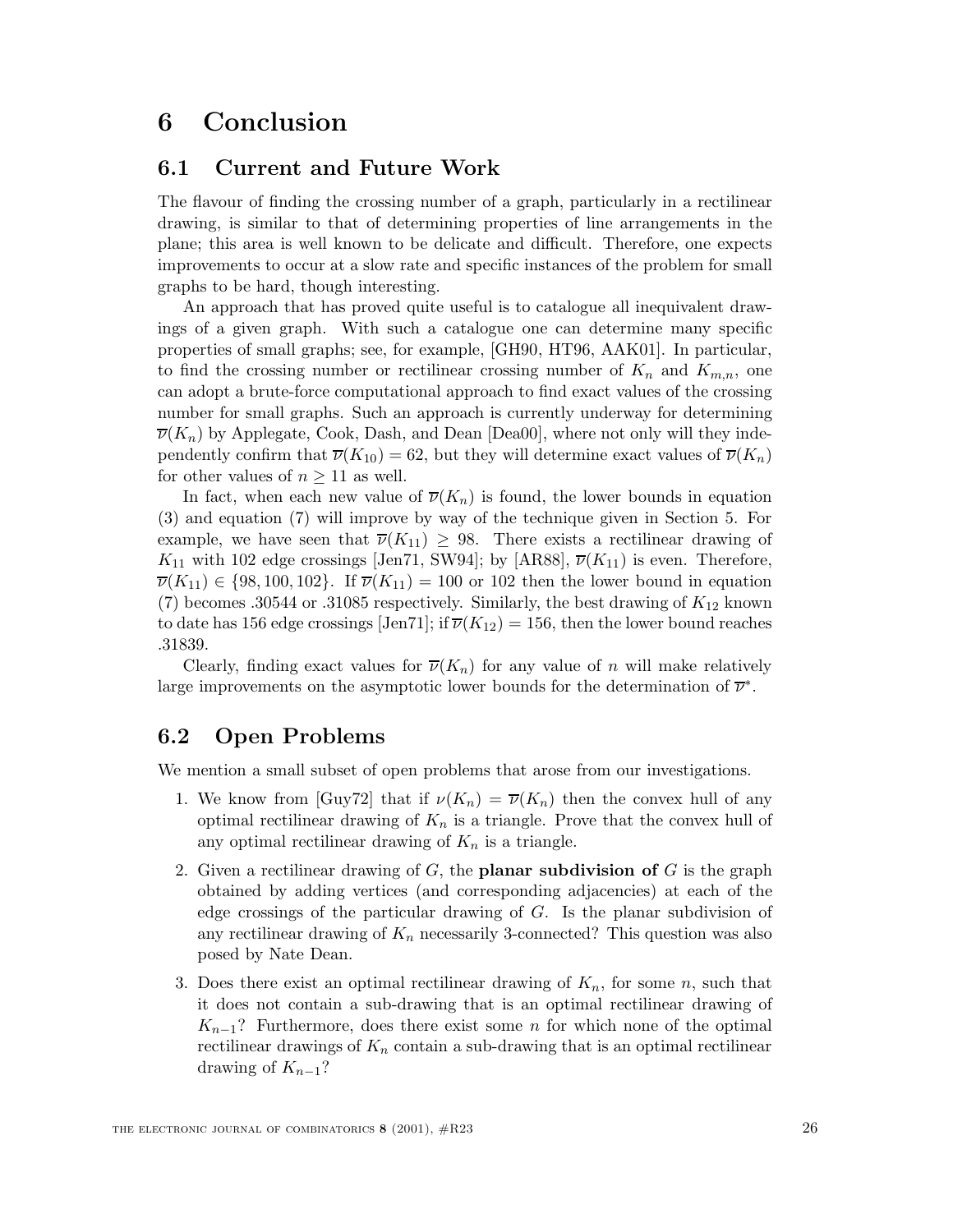- 4. Often an optimal rectilinear drawing of  $K_n$  is not unique. For a given n, how many optimal drawings of  $K_n$  are there? For what values of n is the optimal drawing unique?
- 5. Let G be an arbitrary graph. What is the complexity of determining  $\overline{\nu}(G)$ ? Similarly, where in the complexity hierarchy does the determination of  $\overline{\nu}(K_n)$ live? Recall that for a not-necessarily-rectilinear drawing of G, the general problem is known to be NP-complete [GJ83]. For some thoughts on such problems, see [Bie91].
- 6. We have seen that  $\overline{\nu}(K_{11}) \in \{98, 100, 102\}$  and believe  $\overline{\nu}(K_{11})$  to be 102. Give a combinatorial proof.
- 7. Finally, in the spirit of the present paper we feel compelled to mention the following problem, for which we sincerely apologize. Since 1970 it has been known that  $\nu(K_{7,7}) \in \{77, 79, 81\}$  [Kle70]. What is the final answer?

# **7 Acknowledgments**

Crossing number problems are easy to state but notoriously and profoundly difficult to solve. Throughout our investigations we discovered the inadequacy of simply searching the existing literature databases and subsequently reading papers. In particular, much of what is known or claimed to be known can only be discovered by communicating directly with those who are acquainted with the crossing number realm. For this reason, we thank Mike Albertson, Nate Dean, Richard Guy, Heiko Harborth, Joan Hutchinson, David Kirkpatrick, Jiří Matoušek, Nick Pippenger, David Singer, and Herb Wilf, all of whom shared their insights with us.

# **References**

- [AAK01] O. Aichholzer, F. Aurenhammer, and H. Krasser. Enumerating order types for small point sets with applications. In *Proc. 17th Ann. ACM Symp. Computational Geometry (To Appear)*, 2001.
- [AR88] D. Archdeacon and R. B. Richter. On the parity of crossing numbers. *Journal of Graph Theory*, 12(3):307–310, 1988.
- [BD93] D. Bienstock and N. Dean. Bounds for rectilinear crossing numbers. *Journal of Graph Theory*, 17(3):333–348, 1993.
- [BDG00] A. Brodsky, S. Durocher, and E. Gethner. Toward the rectilinear crossing number of  $K_n$ : New drawings, upper bounds, and asymptotics. Submitted, 2000.
- [Bie91] D. Bienstock. Some provably hard crossing number problems. *Discrete and Computational Geometry*, 6(5):443–459, 1991.
- [Dea00] N. Dean. Personal communication, 2000.
- [Exo01] G. Exoo. Personal communication, 2001.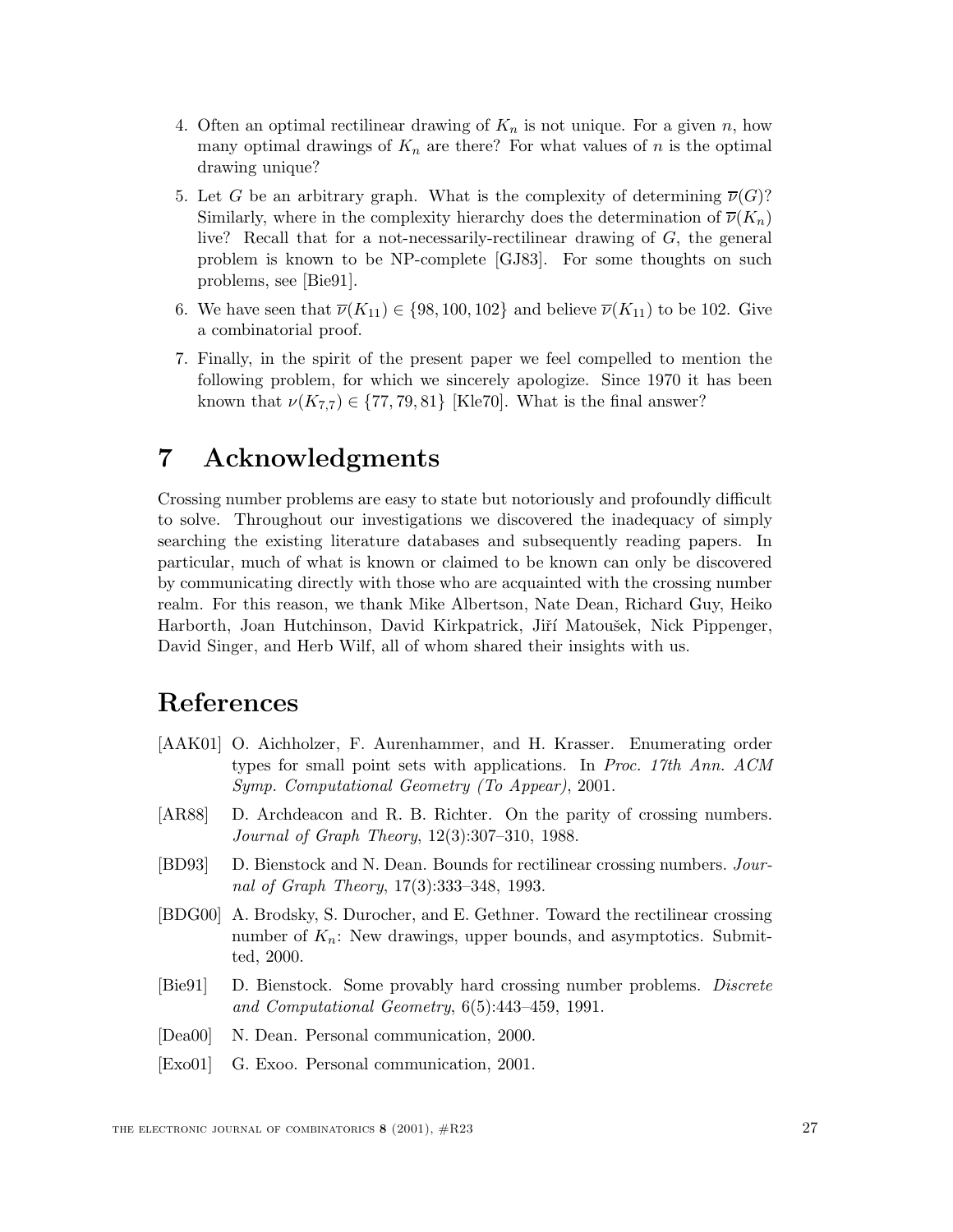- [Fin00] S. Finch. Rectilinear crossing constant. http://www.mathsoft.com/ asolve/constant/crss/crss.html, 2000. MathSoft.
- [Gar86] M. Gardner. *Knotted doughnuts and other mathematical entertainments*. W.H. Freeman and Company, New York, 1986.
- [GH90] H. Gronau and H. Harborth. Numbers of nonisomorphic drawings for small graphs. In *Proceedings of the Twentieth Southeastern Conference on Combinatorics, Graph Theory, and Computing (Boca Raton, FL, 1989)*, volume 71, pages 105–114, 1990.
- [GJ83] M. Garey and D. Johnson. Crossing number is NP-complete. *SIAM Journal of Algebraic and Discrete Methods*, 4:312–316, 1983.
- [Guy60] R. K. Guy. A combinatorial problem. *Nabla (Bulletin of the Malayan Mathematical Society)*, 7:68–72, 1960.
- [Guy69] R. K. Guy. The decline and fall of Zarankiewicz's theorem. In *Proof Techniques in Graph Theory (Proc. Second Ann Arbor Graph Theory Conf., Ann Arbor, Mich., 1968)*, pages 63–69. Academic Press, New York, 1969.
- [Guy72] R. Guy. Crossing numbers of graphs. In *Graph theory and applications (Proc. Conf., Western Michigan Univ.*, pages 111–124. Lecture Notes in Math., Vol. 303, Springer, Berlin, 1972.
- $[Har76]$  H. Harborth. Parity of numbers of crossings for complete *n*-partite graphs. *Math. Slovaca*, 26(2):77–95, 1976.
- [HH63] F. Harary and A. Hill. On the number of crossings in a complete graph. *Proceedings of the Edinburgh Math. Society (2)*, 13:333–338, 1962/1963.
- [HT96] H. Harborth and C. Thürmann. Number of edges without crossings in rectilinear drawings of the complete graph. *Congressus Numerantium*, 119:76–83, 1996.
- [Jen71] H. F. Jensen. An upper bound for the rectilinear crossing number of the complete graph. *Journal of Combinatorial Theory, Series B*, 10:212–216, 1971.
- [Kle70] D.J. Kleitman. The crossing number of <sup>K</sup>5,n. *Journal of Combinatorial Theory*, 9:315–323, 1970.
- [Kle76] D. J. Kleitman. A note on the parity of the number of crossings of a graph. *Journal of Combinatorial Theory, Series B*, 21(1):88–89, 1976.
- [KST54] T. Kővári, V. T. Sós, and P. Turán. On a problem of K. Zarankiewicz. *Colloquium Math.*, 3:50–57, 1954.
- [Lei84] F.T. Leighton. New lower bound techniques for VLSI. *Mathematical Systems Theory*, 17(1):47–70, 1984.
- [PT00] J. Pach and G. T´oth. Thirteen problems on crossing numbers. *Geombinatorics*, 9(4):195–207, 2000.
- [Ros00] K. Rosen. Topological graph theory. In J. Gross, editor, *Handbook of Discrete and Combinatorial Mathematics*, chapter 66. CRC Press, 2000.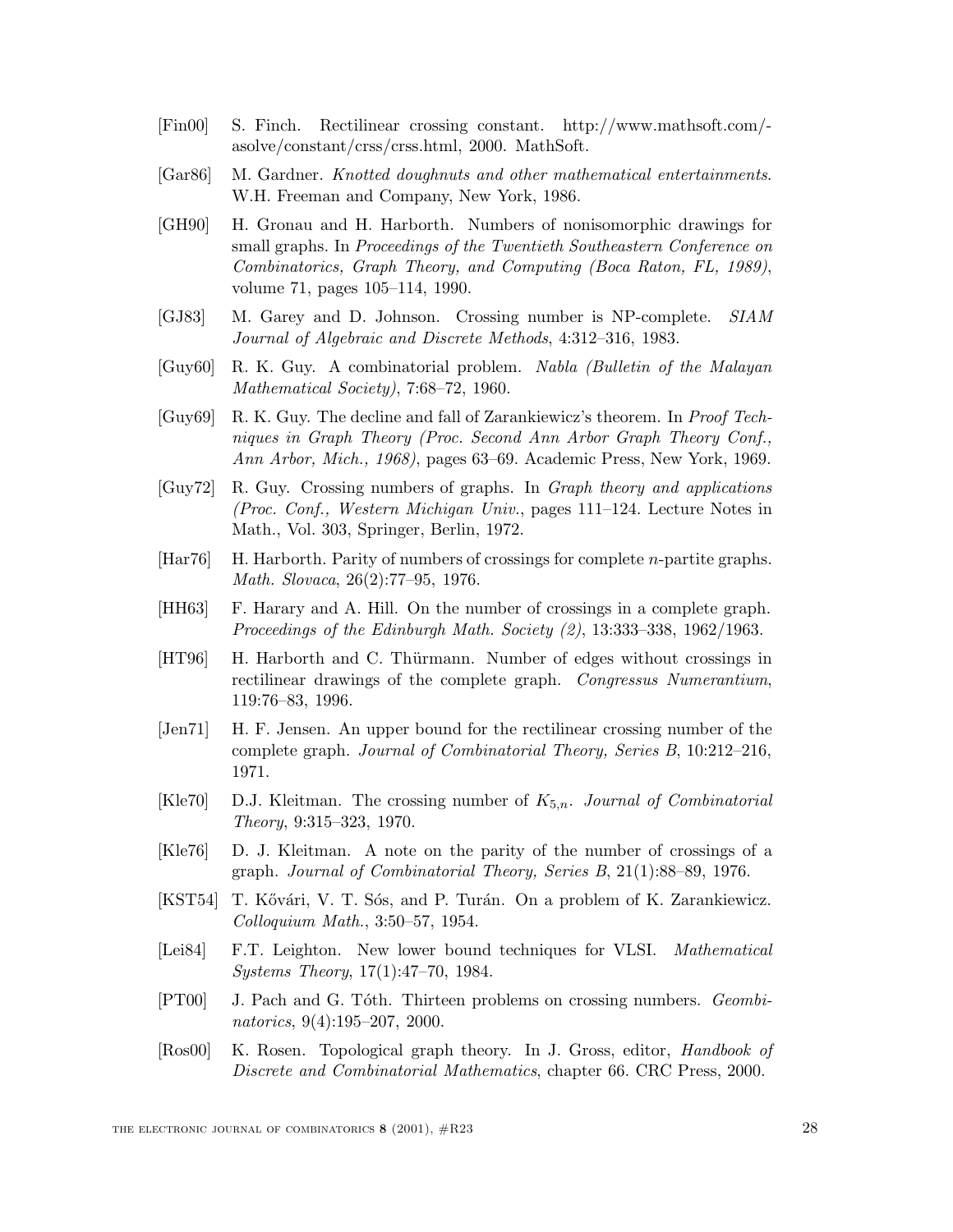- [RT97] R. B. Richter and C. Thomassen. Relations between crossing numbers of complete and complete bipartite graphs. *American Mathematical Monthly*, 104(2):131–137, Feb 1997.
- [Sin71] D. Singer. Rectilinear crossing numbers. manuscript, 1971.
- [Slo00] N. J. A. Sloane. The on-line encyclopedia of integer sequences. Published electronically at http://www.research.att.com/˜njas/sequences/, 2000.
- [SW94] E. R. Scheinerman and H. S. Wilf. The rectilinear crossing number of a complete graph and Sylvester's "four point problem" of geometric probability. *American Mathematical Monthly*, 101:939–943, 1994.
- [WB78] A. White and W. Beineke. Topological graph theory. In L. W. Beineke and R. J. Wilson, editors, *Selected Topics in Graph Theory*, pages 15–49. Academic Press, 1978.
- [Wil97] H. S. Wilf. On crossing numbers, and some unsolved problems. In Béla Bollob´as and Andrew Thomason, editors, *Combinatorics, geometry and probability*, pages 557–562. Cambridge Univ. Press, 1997.

# **A Other** K<sup>9</sup> **Drawings**

As before, colour the outer hull red, the second hull green, and the vertices inside the second hull blue.

**Lemma A.1** *If the first hull of a rectilinear drawing of* <sup>K</sup><sup>9</sup> *is a triangle, and the second hull has six vertices, then the drawing has more than 36 crossings.*

**Proof:** This drawing is coloured by only two colours: red and green. By the  $K_5$ principle there are  $\binom{6}{2} = 15$  rg×rg crossings. Since the six green vertices comprise the second hull, there are  $\binom{6}{4} = 15$  gg×gg crossings. The 30 crossings counted so far include all except the rg×gg crossings.

We now consider the rg $\times$ gg crossings. Select four of the green vertices; these form a convex quadrilateral and at least one green vertex, the guilty vertex, has a red-green edge that intersects the quadrilateral (see Figure 30). This edge partitions the green hull into two parts with one green vertex on one side of the green hull and three on the other, or two on each side. In the former case the red-green edge crosses three green-green edges that are incident on the single vertex. In the latter case, the red-green edge intersects four green-green edges that are incident on the two green vertices in one of the partitions. In both cases, there is an additional  $\gamma \times g$ crossing due to the red-green edge crossing an edge of the quadrilateral. Hence, at minimum four rg×gg crossings are due to the single red-green edge. Since there are at least three guilty vertices in a hull on six vertices. There must be at least 12 rg×gg crossings.

Therefore, the total number of crossings is at least  $42 > 36$ .

**Lemma A.2** *If the first hull of a rectilinear drawing of*  $K_9$  *is a triangle, and the second convex hull has five vertices, then the drawing has more than 36 crossings.*